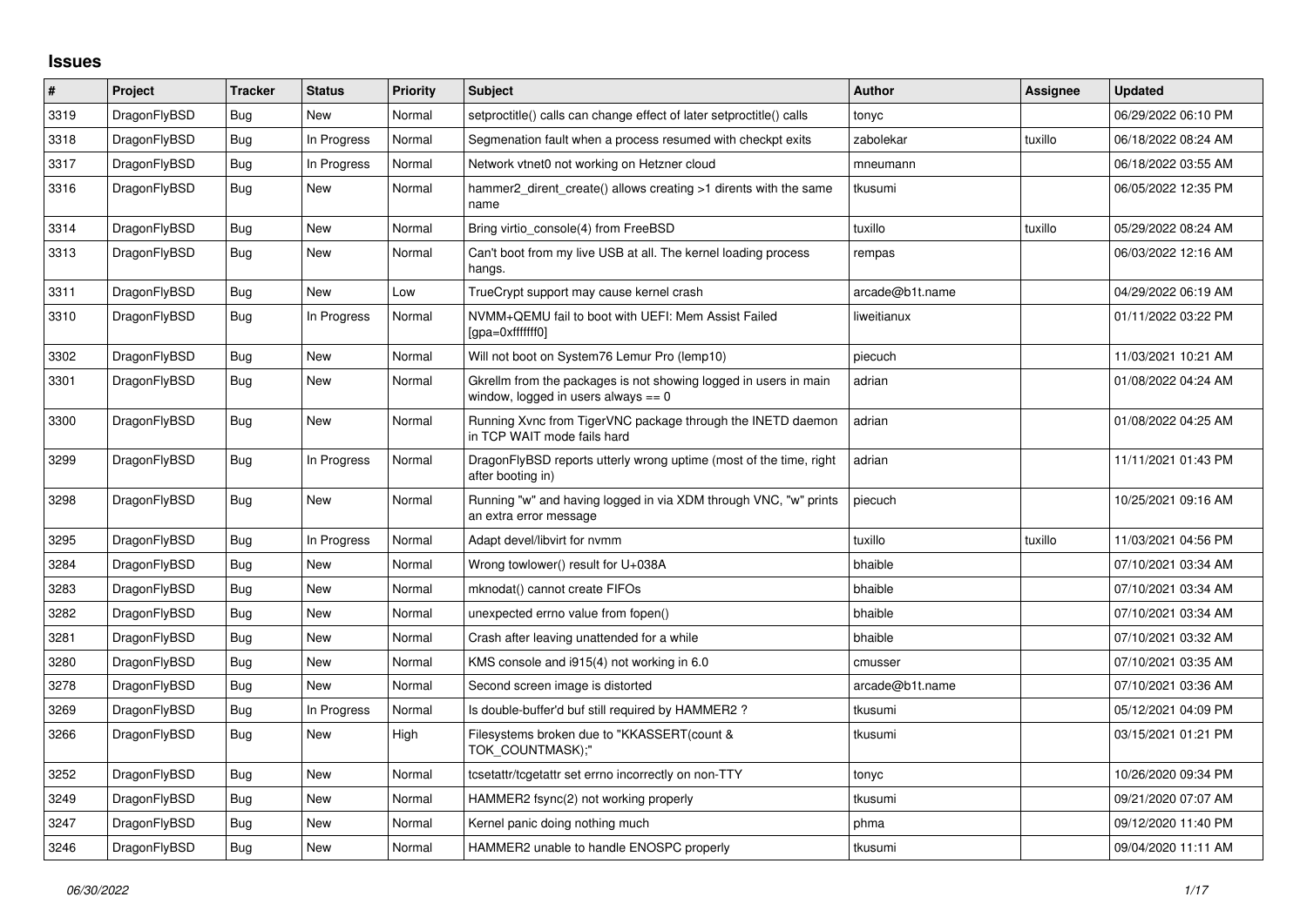| $\sharp$ | Project      | <b>Tracker</b> | <b>Status</b> | <b>Priority</b> | Subject                                                                                                                                                     | <b>Author</b>     | Assignee | <b>Updated</b>      |
|----------|--------------|----------------|---------------|-----------------|-------------------------------------------------------------------------------------------------------------------------------------------------------------|-------------------|----------|---------------------|
| 3245     | DragonFlyBSD | <b>Bug</b>     | New           | Normal          | panic: free: guard1x fail, i915 load from loader.conf                                                                                                       | polachok          |          | 08/21/2020 10:36 AM |
| 3243     | DragonFlyBSD | <b>Bug</b>     | <b>New</b>    | Normal          | SMART status not reported properly for SSD disks                                                                                                            | daftaupe          |          | 09/09/2020 11:03 PM |
| 3240     | DragonFlyBSD | <b>Bug</b>     | <b>New</b>    | High            | compile error because of openssl with /usr/dports/security/rhash for<br>mysql 8 install                                                                     | <b>UlasSAYGIN</b> |          | 06/04/2020 08:05 AM |
| 3239     | DragonFlyBSD | <b>Bug</b>     | New           | Normal          | unable to SIGKILL glitched emacs                                                                                                                            | piecuch           |          | 05/26/2020 03:30 AM |
| 3238     | DragonFlyBSD | <b>Bug</b>     | New           | Normal          | race conditions when printing from vkernel console                                                                                                          | piecuch           |          | 05/19/2020 02:50 PM |
| 3235     | DragonFlyBSD | <b>Bug</b>     | <b>New</b>    | Normal          | Kernel panic in devfs_vnops.c                                                                                                                               | mneumann          |          | 04/28/2020 07:00 AM |
| 3231     | DragonFlyBSD | <b>Bug</b>     | New           | Normal          | wifi drops on 5.8                                                                                                                                           | tse               |          | 04/06/2020 05:08 AM |
| 3228     | DragonFlyBSD | <b>Bug</b>     | <b>New</b>    | Low             | pfi_kif_unref: state refcount <= 0 in dmesg                                                                                                                 | justin            |          | 03/05/2021 06:39 AM |
| 3226     | DragonFlyBSD | <b>Bug</b>     | New           | Normal          | Xorg freezes in vm: thread stuck in "objtrm1"                                                                                                               | peeter            |          | 04/08/2020 02:10 AM |
| 3225     | DragonFlyBSD | <b>Bug</b>     | <b>New</b>    | Normal          | nfsd freeze when using gemu                                                                                                                                 | tse               |          | 03/17/2020 11:52 AM |
| 3224     | DragonFlyBSD | <b>Bug</b>     | New           | Normal          | Kernel panic when trying to ping6                                                                                                                           | zhtw              |          | 03/08/2020 08:55 AM |
| 3222     | DragonFlyBSD | <b>Bug</b>     | <b>New</b>    | Normal          | gcc - undefined reference to '__atomic_load' (missing libatomic?)                                                                                           | mneumann          |          | 02/08/2020 02:45 AM |
| 3219     | DragonFlyBSD | <b>Bug</b>     | <b>New</b>    | Normal          | x11/xorg port can not be build                                                                                                                              | <b>UlasSAYGIN</b> |          | 03/31/2020 08:57 AM |
| 3218     | DragonFlyBSD | <b>Bug</b>     | New           | Normal          | Kernel panics are not sent to comconsole when booted over EFI                                                                                               | mqudsi            |          | 12/02/2019 08:52 PM |
| 3217     | DragonFlyBSD | <b>Bug</b>     | <b>New</b>    | Normal          | rescue tools: make install fails if rescue folder doesn't exist                                                                                             | t dfbsd           |          | 11/27/2019 08:16 PM |
| 3215     | DragonFlyBSD | <b>Bug</b>     | New           | Normal          | Hang in tcdrain(3) after write(3)                                                                                                                           | noloader          |          | 11/25/2019 03:08 PM |
| 3209     | DragonFlyBSD | <b>Bug</b>     | New           | Normal          | svc has some minor bugs                                                                                                                                     | arcade@b1t.name   |          | 10/24/2019 09:08 AM |
| 3208     | DragonFlyBSD | <b>Bug</b>     | New           | Normal          | Crash related to nfsd                                                                                                                                       | tse               |          | 06/11/2020 05:52 AM |
| 3205     | DragonFlyBSD | <b>Bug</b>     | Feedback      | High            | Go compiler net test failing                                                                                                                                | t_dfbsd           | tuxillo  | 05/10/2021 02:45 AM |
| 3199     | DragonFlyBSD | <b>Bug</b>     | New           | Normal          | PFS label not found panic                                                                                                                                   | tse               |          | 08/21/2019 03:51 AM |
| 3197     | DragonFlyBSD | <b>Bug</b>     | New           | Normal          | DragonFly upgrades                                                                                                                                          | tse               |          | 04/18/2020 04:18 PM |
| 3196     | DragonFlyBSD | <b>Bug</b>     | New           | Normal          | test issue after redmine upgrade (2)                                                                                                                        | tuxillo           |          | 07/05/2019 04:33 AM |
| 3194     | DragonFlyBSD | <b>Bug</b>     | New           | High            | Hammer kernel crash on mirror-stream of PFS after upgrade<br>(assertion "cursor->flags &<br>HAMMER_CURSOR_ITERATE_CHECK" failed in<br>hammer_btree_iterate) | Anonymous         |          | 06/29/2019 01:32 PM |
| 3189     | DragonFlyBSD | Bug            | New           | Normal          | Allow DragonFly Mail Agent to accept an alternate config via<br>command line switch                                                                         | iang              |          | 08/16/2021 12:42 AM |
| 3184     | DragonFlyBSD | <b>Bug</b>     | <b>New</b>    | Normal          | tsleep(9) return value when PCATCH specified                                                                                                                | tkusumi           |          | 04/03/2019 06:49 AM |
| 3170     | DragonFlyBSD | <b>Bug</b>     | <b>New</b>    | Normal          | repeatable nfsd crash                                                                                                                                       | tse               |          | 06/11/2020 05:52 AM |
| 3165     | DragonFlyBSD | <b>Bug</b>     | New           | Normal          | Looping at boot time                                                                                                                                        | gop               |          | 12/28/2018 01:04 PM |
| 3157     | DragonFlyBSD | <b>Bug</b>     | New           | Normal          | TP-Link UE300 not working in 5.2-RELEASE                                                                                                                    | tuxillo           |          | 11/15/2018 02:08 PM |
| 3152     | DragonFlyBSD | <b>Bug</b>     | Feedback      | Normal          | Console's size in ttyv0 and single user mode is sticking to 80x25,<br>while ttyv1 can make use of the whole screen                                          | overtime          |          | 02/24/2019 01:08 AM |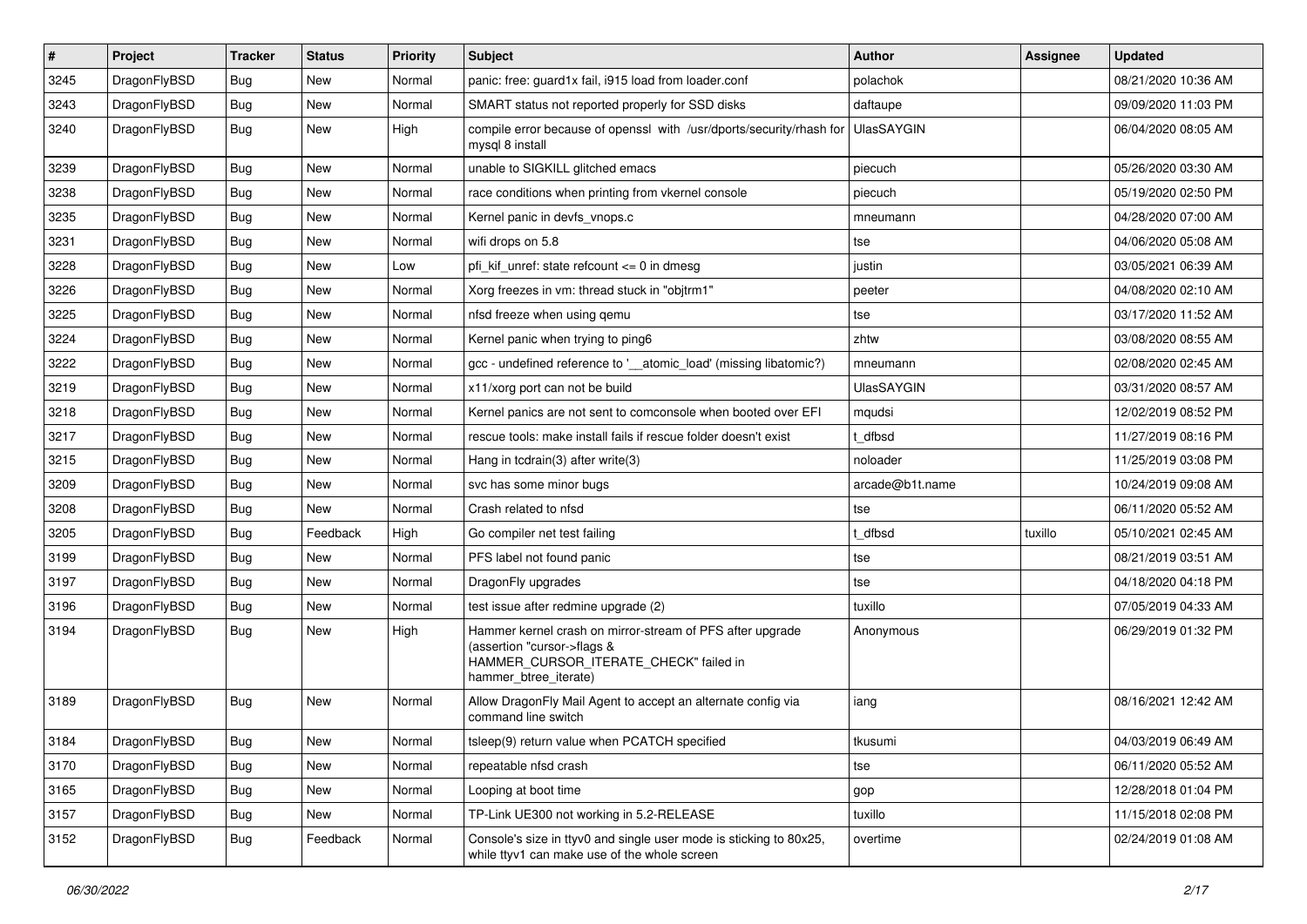| $\sharp$ | Project      | <b>Tracker</b> | <b>Status</b> | <b>Priority</b> | <b>Subject</b>                                                                                          | <b>Author</b>          | <b>Assignee</b> | <b>Updated</b>      |
|----------|--------------|----------------|---------------|-----------------|---------------------------------------------------------------------------------------------------------|------------------------|-----------------|---------------------|
| 3143     | DragonFlyBSD | <b>Bug</b>     | New           | Normal          | assertion "0" failed in hammer2 inode xop chain sync                                                    | cbin                   |                 | 07/18/2018 12:50 PM |
| 3141     | DragonFlyBSD | <b>Bug</b>     | <b>New</b>    | Normal          | dhclient blocks boot process                                                                            | rowo                   |                 | 12/16/2018 11:01 AM |
| 3139     | DragonFlyBSD | <b>Bug</b>     | <b>New</b>    | Normal          | USB Mouse Does Not Work in DragonflyBSD guest on VirtualBox                                             | chiguy1256             |                 | 06/24/2018 10:14 PM |
| 3134     | DragonFlyBSD | <b>Bug</b>     | New           | Normal          | RFC 3021 (/31 networks) appear to be unsupported                                                        | jailbird               |                 | 05/16/2018 11:03 PM |
| 3132     | DragonFlyBSD | <b>Bug</b>     | <b>New</b>    | Low             | unifdef mined                                                                                           | bcallah                |                 | 04/26/2018 08:34 PM |
| 3129     | DragonFlyBSD | <b>Bug</b>     | New           | High            | Kernel panic with 5.2.0 on A2SDi-4C-HLN4F                                                               | stateless              |                 | 04/24/2018 12:50 AM |
| 3124     | DragonFlyBSD | <b>Bug</b>     | New           | High            | DragonFlyBSD 5.0.2 with Hammer2 with UEFI install doesn't boot                                          | wiesl                  |                 | 06/18/2019 05:07 AM |
| 3120     | DragonFlyBSD | <b>Bug</b>     | <b>New</b>    | Normal          | Intel AC 8260 firmware does not load                                                                    | Vintodrimmer           |                 | 08/28/2018 03:30 AM |
| 3117     | DragonFlyBSD | <b>Bug</b>     | New           | Normal          | Problem with colours if "intel" video-driver used                                                       | dpostolov              |                 | 01/07/2018 11:35 PM |
| 3116     | DragonFlyBSD | <b>Bug</b>     | New           | Normal          | da0 detects on very big volume if to _remove_ usb install stick and<br>reboot on Intel NUC5PPYH         | dpostolov              |                 | 01/07/2018 09:40 PM |
| 3113     | DragonFlyBSD | <b>Bug</b>     | In Progress   | Urgent          | Booting vKernel fails due being out of swap space                                                       | tcullen                |                 | 05/11/2021 04:14 AM |
| 3111     | DragonFlyBSD | <b>Bug</b>     | In Progress   | High            | Mouse lags every second heavily under X11                                                               | mneumann               |                 | 12/12/2017 09:46 PM |
| 3110     | DragonFlyBSD | <b>Bug</b>     | <b>New</b>    | Normal          | crash with ipfw3 under load                                                                             | bnegre82               |                 | 12/09/2017 06:22 AM |
| 3107     | DragonFlyBSD | <b>Bug</b>     | New           | Low             | ACPI interrupt storm when loading i915 on Lenovo T460                                                   | oyvinht                |                 | 07/15/2020 07:01 AM |
| 3101     | DragonFlyBSD | <b>Bug</b>     | New           | Low             | PFI CGI install not working in dragonflybsd 5.0.1 USB install                                           | bnegre82               |                 | 05/11/2021 04:14 AM |
| 3089     | DragonFlyBSD | <b>Bug</b>     | In Progress   | Normal          | vtnet(4) - disable TCP checksum offload by default                                                      | jlane                  | vadaszi         | 05/11/2021 04:14 AM |
| 3076     | DragonFlyBSD | Bug            | New           | Normal          | sys/dev/netif/ig_hal/e1000_ich8lan.c:1594: sanity checking mixup ?                                      | dcb                    |                 | 10/11/2017 01:58 AM |
| 3052     | DragonFlyBSD | <b>Bug</b>     | New           | Normal          | panic DragonFly v4.8.1-RELEASE by mounting a malformed NTFS<br>image [64.000]                           | open.source@ribose.com |                 | 08/14/2017 03:22 AM |
| 3051     | DragonFlyBSD | Bug            | New           | Normal          | panic DragonFly v4.8.1-RELEASE by mounting a malformed NTFS<br>image [12.000]                           | open.source@ribose.com |                 | 08/14/2017 03:20 AM |
| 3049     | DragonFlyBSD | Bug            | New           | Normal          | panic DragonFly v4.8.1-RELEASE by mounting a malformed<br>msdosfs image [12.128]                        | open.source@ribose.com |                 | 08/14/2017 02:53 AM |
| 3047     | DragonFlyBSD | Bug            | <b>New</b>    | Normal          | <b>HAMMER</b> critical write error                                                                      | samuel                 |                 | 06/19/2019 09:50 AM |
| 3036     | DragonFlyBSD | Bug            | <b>New</b>    | Normal          | panic in icmp_redirect_start() ASSERT_IN_NETISR(0)                                                      | tautolog               |                 | 05/11/2017 07:27 PM |
| 3035     | DragonFlyBSD | Bug            | New           | Normal          | panic: assertion "cpu >= 0 && cpu < ncpus" failed in netisr_cpuport<br>at /usr/src/sys/net/netisr2.h:87 | masu                   |                 | 05/11/2017 01:24 AM |
| 3029     | DragonFlyBSD | Bug            | New           | Normal          | Running DflyBSD 4.8 on FreeBSD bhyve as a guest                                                         | iron                   |                 | 05/13/2022 04:33 AM |
| 3028     | DragonFlyBSD | <b>Bug</b>     | In Progress   | Normal          | installer: confusion of set/get disk encryption passphrase dialogs                                      | liweitianux            | tuxillo         | 06/03/2022 05:13 PM |
| 3025     | DragonFlyBSD | <b>Bug</b>     | New           | Normal          | sys/dev/powermng/powernow/powernow.c:284: bad comparison?                                               | dcb                    |                 | 09/23/2017 07:45 AM |
| 3024     | DragonFlyBSD | <b>Bug</b>     | New           | Low             | sys/dev/netif/wi/if_wi.c:1090]: (style) Redundant condition                                             | dcb                    |                 | 04/11/2017 11:56 AM |
| 3022     | DragonFlyBSD | <b>Bug</b>     | New           | Normal          | sys/dev/netif/ath/ath/if_ath.c:2142: strange bitmask?                                                   | dcb                    |                 | 04/11/2017 11:49 AM |
| 3021     | DragonFlyBSD | Bug            | In Progress   | Normal          | sys/dev/drm/i915/i915_gem_stolen.c:115]: (error) Signed integer<br>overflow for expression '65535<<20'  | dcb                    |                 | 04/11/2017 12:46 PM |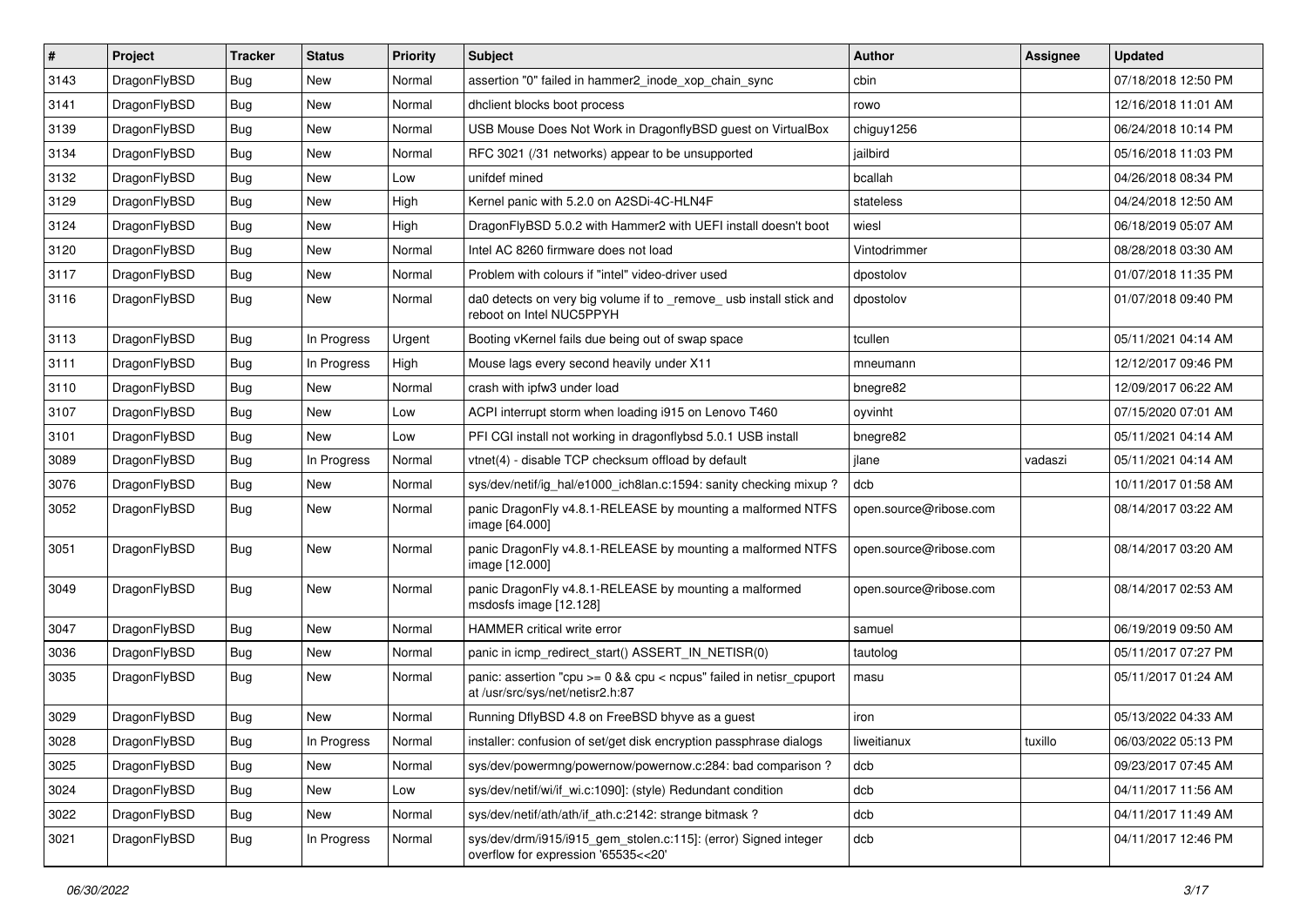| $\sharp$ | Project      | <b>Tracker</b> | <b>Status</b> | <b>Priority</b> | Subject                                                                                                       | <b>Author</b>   | Assignee | <b>Updated</b>      |
|----------|--------------|----------------|---------------|-----------------|---------------------------------------------------------------------------------------------------------------|-----------------|----------|---------------------|
| 3018     | DragonFlyBSD | Bug            | New           | Normal          | sys/bus/u4b/wlan/if_run.c:5464]: (style) Redundant condition                                                  | dcb             |          | 04/11/2017 11:26 AM |
| 3011     | DragonFlyBSD | Bug            | In Progress   | Normal          | dragonfly/sys/dev/netif/re/re.c: suspicious code?                                                             | dcb             |          | 07/29/2017 01:26 AM |
| 3006     | DragonFlyBSD | Bug            | New           | Normal          | boot0cfg: panic in kern_udev.c in function _udev_dict_set_cstr when<br>installing in VirtualBox               | MichiGreat      |          | 04/01/2017 02:22 PM |
| 2994     | DragonFlyBSD | Bug            | <b>New</b>    | Normal          | Intermittent boot hangs after git: hammer - HAMMER Version 7                                                  | davshao         |          | 03/30/2017 02:06 PM |
| 2972     | DragonFlyBSD | <b>Bug</b>     | New           | Normal          | ipfw3 "deny to me" does not work correctly                                                                    | mneumann        |          | 12/27/2016 12:11 PM |
| 2970     | DragonFlyBSD | <b>Bug</b>     | New           | Normal          | kernel 4.7: "Is -I" causes panic on UDF filesystem: "bgetvp -<br>overlapping buffer"                          | peeter          |          | 12/21/2016 02:46 AM |
| 2958     | DragonFlyBSD | <b>Bug</b>     | Feedback      | Normal          | Hammer FS dies during pruning after massive write load                                                        | neilb           |          | 10/11/2016 04:20 AM |
| 2957     | DragonFlyBSD | <b>Bug</b>     | Feedback      | Normal          | swapoff -a followed by swapon -a doesn't give your swap back                                                  | neilb           |          | 10/09/2016 04:17 AM |
| 2936     | DragonFlyBSD | <b>Bug</b>     | New           | Normal          | loader.efi crashes while loading kernel                                                                       | spaceille       |          | 08/20/2016 06:17 AM |
| 2931     | DragonFlyBSD | <b>Bug</b>     | New           | Low             | 'gdb' of 'vkernel' unable to print backtrace                                                                  | tofergus        |          | 07/26/2016 01:51 PM |
| 2930     | DragonFlyBSD | <b>Bug</b>     | New           | High            | 'objcache' causes panic during 'nfs_readdir'                                                                  | tofergus        |          | 07/26/2016 01:09 PM |
| 2924     | DragonFlyBSD | <b>Bug</b>     | New           | Normal          | cat -v fails to tag characters in extended table with M- prefix with<br>some locales                          | sevan           |          | 07/11/2016 07:18 AM |
| 2917     | DragonFlyBSD | <b>Bug</b>     | <b>New</b>    | Normal          | da8: reading primary partition table: error accessing offset<br>000000000000 for 512                          | liweitianux     |          | 05/11/2021 08:43 PM |
| 2915     | DragonFlyBSD | <b>Bug</b>     | New           | High            | Hammer mirror-copy problem                                                                                    | t dfbsd         |          | 08/25/2016 05:28 AM |
| 2898     | DragonFlyBSD | <b>Bug</b>     | New           | Normal          | <b>HAMMER</b> panic                                                                                           | pavalos         |          | 11/03/2018 07:05 AM |
| 2892     | DragonFlyBSD | <b>Bug</b>     | New           | Normal          | swap pager:indefinite wait bufferf error                                                                      | lhmwzy          |          | 02/21/2016 10:32 PM |
| 2891     | DragonFlyBSD | <b>Bug</b>     | <b>New</b>    | Normal          | Kernel panic in IEEE802.11 related code                                                                       | shamaz          |          | 05/29/2016 05:49 PM |
| 2890     | DragonFlyBSD | <b>Bug</b>     | New           | Normal          | not able to boot usb installer on Toshiba Chromebook 2                                                        | johnnywhishbone |          | 02/22/2016 03:42 AM |
| 2887     | DragonFlyBSD | <b>Bug</b>     | New           | Low             | Missing extattr_namespace_to_string and<br>extattr_string_to_namespace functions                              | rubenk          |          | 02/06/2016 05:09 AM |
| 2886     | DragonFlyBSD | <b>Bug</b>     | <b>New</b>    | Normal          | dragonfly mail agent: sending a testmail causes high system load                                              | worf            |          | 02/05/2016 05:53 AM |
| 2882     | DragonFlyBSD | <b>Bug</b>     | New           | Low             | bridge sends packets from individual interfaces                                                               | arcade@b1t.name |          | 01/09/2016 12:43 PM |
| 2881     | DragonFlyBSD | <b>Bug</b>     | New           | Normal          | Pulseaudio hangs/resets system when starting X11                                                              | mneumann        |          | 01/09/2016 03:08 AM |
| 2878     | DragonFlyBSD | <b>Bug</b>     | <b>New</b>    | Low             | [fix] CCVER problem when using clang and cpu extensions<br>(intrinsics)                                       | arcade@b1t.name |          | 06/24/2016 04:25 AM |
| 2877     | DragonFlyBSD | Bug            | <b>New</b>    | Low             | sed fails when working with UTF-8 locale and non-UTF symbols                                                  | arcade@b1t.name |          | 12/30/2015 11:20 AM |
| 2874     | DragonFlyBSD | <b>Bug</b>     | New           | Normal          | make world DESTDIR=/emptydir fails                                                                            | pascii          |          | 12/25/2015 07:04 AM |
| 2870     | DragonFlyBSD | <b>Bug</b>     | New           | High            | Broken text and icons when glamor acceleration is used                                                        | 375gnu          | ftigeot  | 01/31/2016 12:13 AM |
| 2863     | DragonFlyBSD | <b>Bug</b>     | <b>New</b>    | Normal          | HAMMER synch tid is zero                                                                                      | shamaz          |          | 12/12/2015 11:24 PM |
| 2859     | DragonFlyBSD | <b>Bug</b>     | New           | Low             | Installer configuration menu always highlights "Select timezone", no<br>matter which step was last completed. | cgag            |          | 12/02/2015 01:54 PM |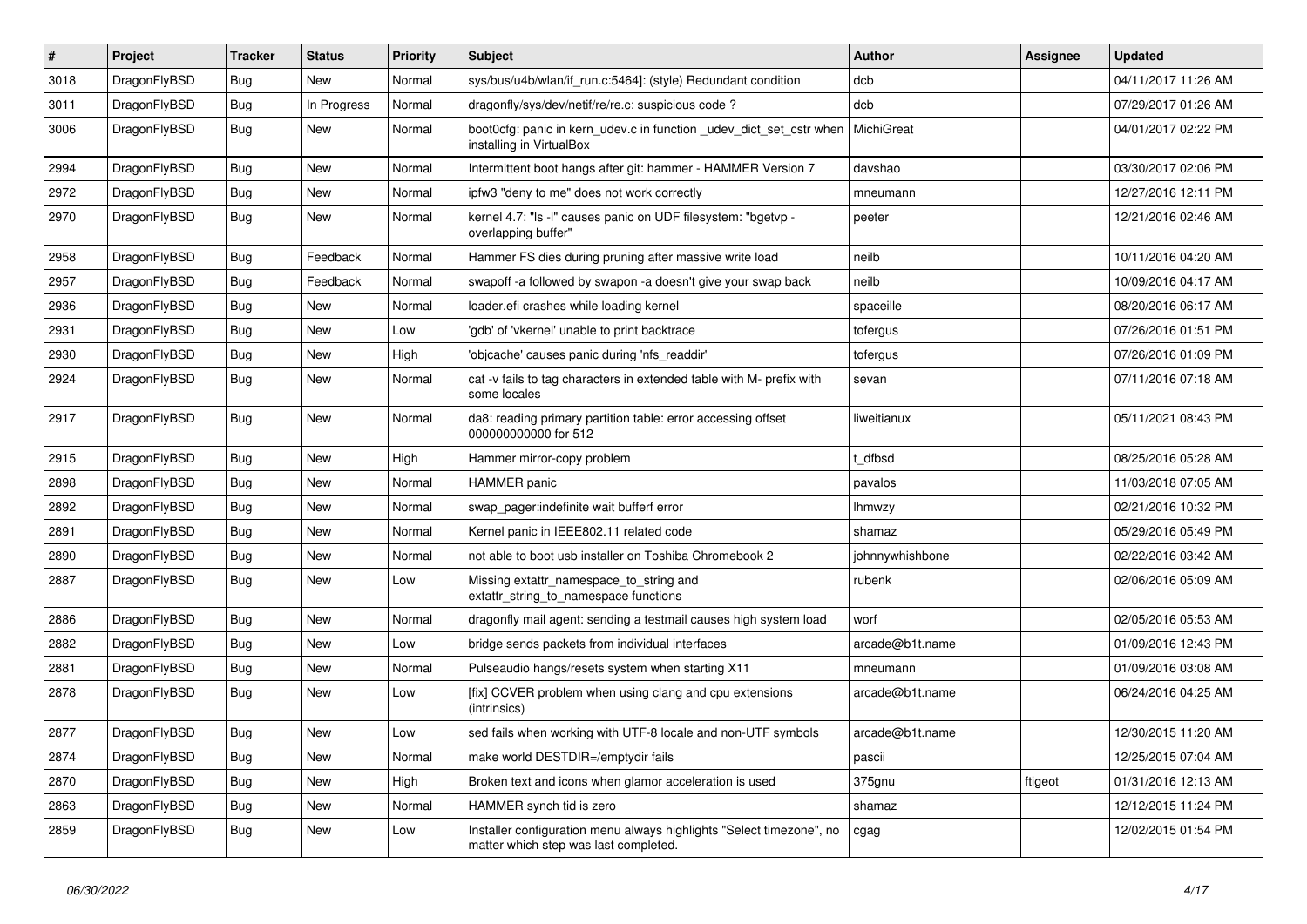| #    | Project      | <b>Tracker</b> | <b>Status</b> | <b>Priority</b> | <b>Subject</b>                                                                                                                                           | Author           | Assignee  | <b>Updated</b>      |
|------|--------------|----------------|---------------|-----------------|----------------------------------------------------------------------------------------------------------------------------------------------------------|------------------|-----------|---------------------|
| 2858 | DragonFlyBSD | Bug            | <b>New</b>    | Low             | Installer "Local or UTC" question should have "No" selected by<br>default.                                                                               | cgag             |           | 12/02/2015 01:18 PM |
| 2857 | DragonFlyBSD | Bug            | <b>New</b>    | Normal          | hammer stalls via bitcoin-qt                                                                                                                             | tkusumi          |           | 11/30/2015 06:52 AM |
| 2852 | DragonFlyBSD | Bug            | New           | Normal          | Hammer File System - hangs on undo during system boot / mount -<br>will not recover on DragonFlyBSD newer than 3.6.0                                     | abale            |           | 05/11/2021 04:07 AM |
| 2840 | DragonFlyBSD | <b>Bug</b>     | <b>New</b>    | Normal          | wrong voltage is reported                                                                                                                                | yellowrabbit2010 |           | 09/11/2015 06:09 PM |
| 2835 | DragonFlyBSD | Bug            | New           | Normal          | /usr/include/c++/5.0/bits/c++locale.h likes<br>POSIX C_SOURCE>=200809                                                                                    | davshao          |           | 11/18/2015 03:40 AM |
| 2828 | DragonFlyBSD | <b>Bug</b>     | <b>New</b>    | High            | On AMD APUs and Bulldozer CPUs, the machdep.cpu idle hlt<br>sysctl should be 3 by default                                                                | vadaszi          | vadaszi   | 05/11/2021 04:07 AM |
| 2825 | DragonFlyBSD | <b>Bug</b>     | <b>New</b>    | High            | 3x dhclient = hanging system (objcache exhausted)                                                                                                        | jaccovonb        | sepherosa | 05/11/2021 03:55 AM |
| 2822 | DragonFlyBSD | <b>Bug</b>     | New           | Normal          | USB 3.0 stick throws "reading primary partition table: error<br>accessing offset 000[] for 152" error, while the stick works on any<br>other OS I tested | revuwa           | profmakx  | 06/29/2015 05:56 AM |
| 2820 | DragonFlyBSD | <b>Bug</b>     | <b>New</b>    | Normal          | TP-Link USB Wi-Fi adapter cannot be reattached to the system                                                                                             | shamaz           |           | 05/22/2015 09:45 PM |
| 2819 | DragonFlyBSD | Bug            | In Progress   | Normal          | Random micro system freezes after a week of uptime                                                                                                       | ftigeot          | dillon    | 08/16/2015 08:46 PM |
| 2816 | DragonFlyBSD | <b>Bug</b>     | New           | Normal          | A multitasking process being debugged can get stuck                                                                                                      | phma             |           | 05/19/2015 03:57 AM |
| 2812 | DragonFlyBSD | <b>Bug</b>     | <b>New</b>    | Normal          | Panic on Intel DE3815TYKHE                                                                                                                               | tmorp            |           | 05/14/2015 03:14 PM |
| 2809 | DragonFlyBSD | <b>Bug</b>     | New           | Normal          | hammer mirror-stream                                                                                                                                     | masu             |           | 04/10/2015 12:33 AM |
| 2808 | DragonFlyBSD | <b>Bug</b>     | New           | Normal          | X freeze by switching between X and VT - results in black screen                                                                                         | lukesky333       |           | 05/11/2021 03:55 AM |
| 2806 | DragonFlyBSD | Bug            | <b>New</b>    | Normal          | failed to configure a link-local address on ath0 (errno = 22)                                                                                            | Chingyuan        |           | 05/25/2021 01:00 AM |
| 2803 | DragonFlyBSD | <b>Bug</b>     | New           | Normal          | HAMMER: Warning: UNDO area too small!                                                                                                                    | ftigeot          |           | 03/11/2015 03:42 PM |
| 2802 | DragonFlyBSD | <b>Bug</b>     | New           | Normal          | USB Wifi urtwn0 crash from cd boot                                                                                                                       | opvalues         |           | 03/10/2015 01:07 AM |
| 2799 | DragonFlyBSD | <b>Bug</b>     | New           | Normal          | Fatal trap 12 caused by moused(8) -p /dev/cual0                                                                                                          | opvalues         |           | 03/04/2015 11:01 PM |
| 2797 | DragonFlyBSD | <b>Bug</b>     | In Progress   | Low             | vkernels with & without machdep.pmap_mmu_optimize                                                                                                        | yellowrabbit2010 |           | 11/27/2021 08:06 AM |
| 2788 | DragonFlyBSD | <b>Bug</b>     | <b>New</b>    | Normal          | ioctl GSLICEINFO: Not working for vnode slice                                                                                                            | mneumann         |           | 02/12/2015 07:49 AM |
| 2746 | DragonFlyBSD | Bug            | <b>New</b>    | Normal          | some fraction of xterms started from the xmonad window manager<br>get killed with SIGALRM                                                                | isenmann         | profmakx  | 12/28/2014 02:51 AM |
| 2738 | DragonFlyBSD | Bug            | <b>New</b>    | Normal          | Hammer: Strange behavior when trying to recover old version of<br>moved file                                                                             | roland           |           | 11/20/2014 08:02 AM |
| 2736 | DragonFlyBSD | <b>Bug</b>     | New           | High            | kernel panics on acpi_timer_probe function                                                                                                               | cnb              |           | 05/11/2021 03:55 AM |
| 2735 | DragonFlyBSD | Bug            | New           | Urgent          | iwn panics SYSSASSERT                                                                                                                                    | cnb              |           | 05/11/2021 03:55 AM |
| 2731 | DragonFlyBSD | <b>Bug</b>     | In Progress   | Normal          | Screen full of random colors when starting Xorg with Intel Haswell<br>HD Graphics P4600                                                                  | jkatzmaier       |           | 11/12/2014 04:08 PM |
| 2712 | DragonFlyBSD | <b>Bug</b>     | New           | Normal          | connect(2) returns EINVAL when retrying after ECONNREFUSED                                                                                               | jorisgio         |           | 08/14/2014 05:31 PM |
| 2708 | DragonFlyBSD | <b>Bug</b>     | New           | Normal          | unable to send TCP nor UDP on age(4) interface                                                                                                           | dermiste         |           | 05/11/2021 03:54 AM |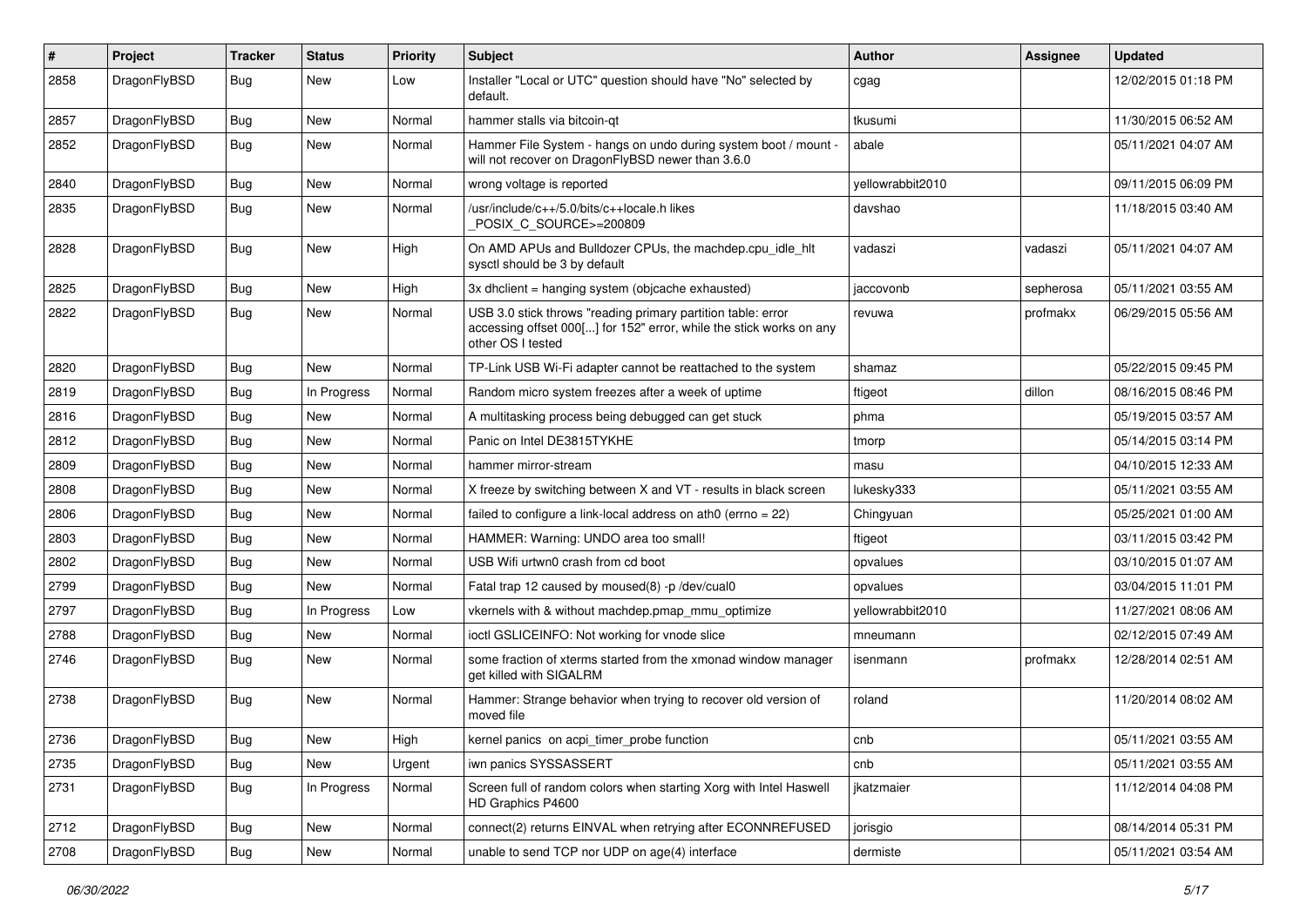| $\#$ | Project      | <b>Tracker</b> | <b>Status</b> | <b>Priority</b> | Subject                                                                                                   | <b>Author</b>     | <b>Assignee</b> | <b>Updated</b>      |
|------|--------------|----------------|---------------|-----------------|-----------------------------------------------------------------------------------------------------------|-------------------|-----------------|---------------------|
| 2688 | DragonFlyBSD | Bug            | <b>New</b>    | Normal          | 67613368bdda7 Fix wrong checks for U4B presence Asrock Z77M<br>difficulty detecting USB keyboard          | davshao           |                 | 06/28/2014 07:08 PM |
| 2687 | DragonFlyBSD | <b>Bug</b>     | <b>New</b>    | Normal          | natacontrol software RAID in installer                                                                    | csmelosky         |                 | 06/22/2014 12:03 PM |
| 2680 | DragonFlyBSD | <b>Bug</b>     | New           | Low             | boot0cfg update makes box unbootable                                                                      | herrgard          |                 | 06/10/2014 06:02 AM |
| 2675 | DragonFlyBSD | <b>Bug</b>     | <b>New</b>    | Low             | Ultimate N WiFi Link 5300 get iwn_intr: fatal firmware error on 5GHz                                      | revuwa            |                 | 05/11/2021 04:07 AM |
| 2674 | DragonFlyBSD | <b>Bug</b>     | <b>New</b>    | Normal          | <b>GPT Support</b>                                                                                        | ftigeot           |                 | 12/28/2015 02:54 PM |
| 2657 | DragonFlyBSD | <b>Bug</b>     | <b>New</b>    | High            | Needs acl to migrate our servers                                                                          | ferney            |                 | 03/31/2014 11:37 AM |
| 2652 | DragonFlyBSD | <b>Bug</b>     | <b>New</b>    | Normal          | 189a0ff3761b47  ix: Implement MSI-X support locks up Lenovo<br>S10 Intel Atom n270                        | davshao           |                 | 05/14/2014 01:55 AM |
| 2647 | DragonFlyBSD | <b>Bug</b>     | <b>New</b>    | Normal          | HAMMER panic on 3.6.0                                                                                     | tuxillo           |                 | 05/11/2021 03:54 AM |
| 2645 | DragonFlyBSD | <b>Bug</b>     | <b>New</b>    | Normal          | panic with dsched fq and ioprio                                                                           | jyoung15          |                 | 02/20/2014 07:29 AM |
| 2644 | DragonFlyBSD | <b>Bug</b>     | Feedback      | Normal          | 3.6.0-REL trap 9 on boot                                                                                  | memmerto          |                 | 11/27/2021 08:08 AM |
| 2641 | DragonFlyBSD | <b>Bug</b>     | New           | Normal          | Panic when loading natapci as module                                                                      | tuxillo           |                 | 05/11/2021 03:54 AM |
| 2638 | DragonFlyBSD | <b>Bug</b>     | Feedback      | High            | Fix machdep.pmap_mmu_optimize                                                                             | tuxillo           |                 | 05/11/2021 04:07 AM |
| 2636 | DragonFlyBSD | <b>Bug</b>     | Feedback      | Low             | Add -x flag to iostat (a la solaris)                                                                      | tuxillo           |                 | 05/11/2021 04:07 AM |
| 2631 | DragonFlyBSD | <b>Bug</b>     | In Progress   | Low             | Verify library versioning current with full package build and switch it<br>on (after publishing packages) | tuxillo           |                 | 05/11/2021 04:06 AM |
| 2630 | DragonFlyBSD | Bug            | <b>New</b>    | Normal          | Bring in latest iconv fixes from FreeBSD10 as well as csmapper<br>updates                                 | tuxillo           |                 | 05/11/2021 03:54 AM |
| 2629 | DragonFlyBSD | <b>Bug</b>     | <b>New</b>    | Normal          | Replace gcc44 with llvm34, clang34, and libc++                                                            | tuxillo           |                 | 06/02/2014 02:30 PM |
| 2626 | DragonFlyBSD | <b>Bug</b>     | <b>New</b>    | Normal          | iwn driver drops with error: "firmware error 'iwn_intr: fatal firmware<br>error""                         | rodyaj            |                 | 01/09/2014 05:50 AM |
| 2622 | DragonFlyBSD | <b>Bug</b>     | <b>New</b>    | Normal          | VAIO FIT15E fn keys support                                                                               | nonsolosoft       |                 | 12/31/2013 01:31 AM |
| 2621 | DragonFlyBSD | <b>Bug</b>     | <b>New</b>    | Normal          | core dump using cdrom                                                                                     | nonsolosoft       |                 | 12/27/2013 12:43 AM |
| 2620 | DragonFlyBSD | <b>Bug</b>     | <b>New</b>    | Normal          | moused problem                                                                                            | FilippoMo         |                 | 12/20/2013 10:32 AM |
| 2619 | DragonFlyBSD | <b>Bug</b>     | <b>New</b>    | Normal          | DragonFly 3.6 can't be installed on a 6TB volume                                                          | ftigeot           |                 | 02/23/2014 11:55 PM |
| 2618 | DragonFlyBSD | <b>Bug</b>     | New           | Normal          | mouse problem on RELEASE-3_6_0                                                                            | FilippoMo         |                 | 12/20/2013 03:26 AM |
| 2617 | DragonFlyBSD | <b>Bug</b>     | Feedback      | Normal          | Possible issue with wireless mouse on 3.6 release                                                         | FilippoMo         |                 | 01/14/2015 03:42 PM |
| 2611 | DragonFlyBSD | <b>Bug</b>     | <b>New</b>    | Normal          | Change in IP address results in network not working                                                       | phma              |                 | 12/05/2013 07:55 PM |
| 2609 | DragonFlyBSD | <b>Bug</b>     | New           | Normal          | master: panic: assertion<br>"LWKT_TOKEN_HELD_ANY(vm_object_token(object))" failed in<br>swp pager lookup  | thomas.nikolajsen |                 | 11/28/2013 11:36 AM |
| 2604 | DragonFlyBSD | <b>Bug</b>     | New           | Normal          | dell laptop does not boot with LATEST                                                                     | isenmann          |                 | 11/20/2013 02:07 AM |
| 2598 | DragonFlyBSD | <b>Bug</b>     | New           | Normal          | i386 via USB Booting                                                                                      | mbzadegan         |                 | 10/21/2013 02:28 AM |
| 2595 | DragonFlyBSD | <b>Bug</b>     | New           | Normal          | DragonFly 3.4.3 crashes on SUN Blade X6250 with Qlogic ISP 2432<br>FC card                                | Turvamies         |                 | 10/07/2013 11:53 AM |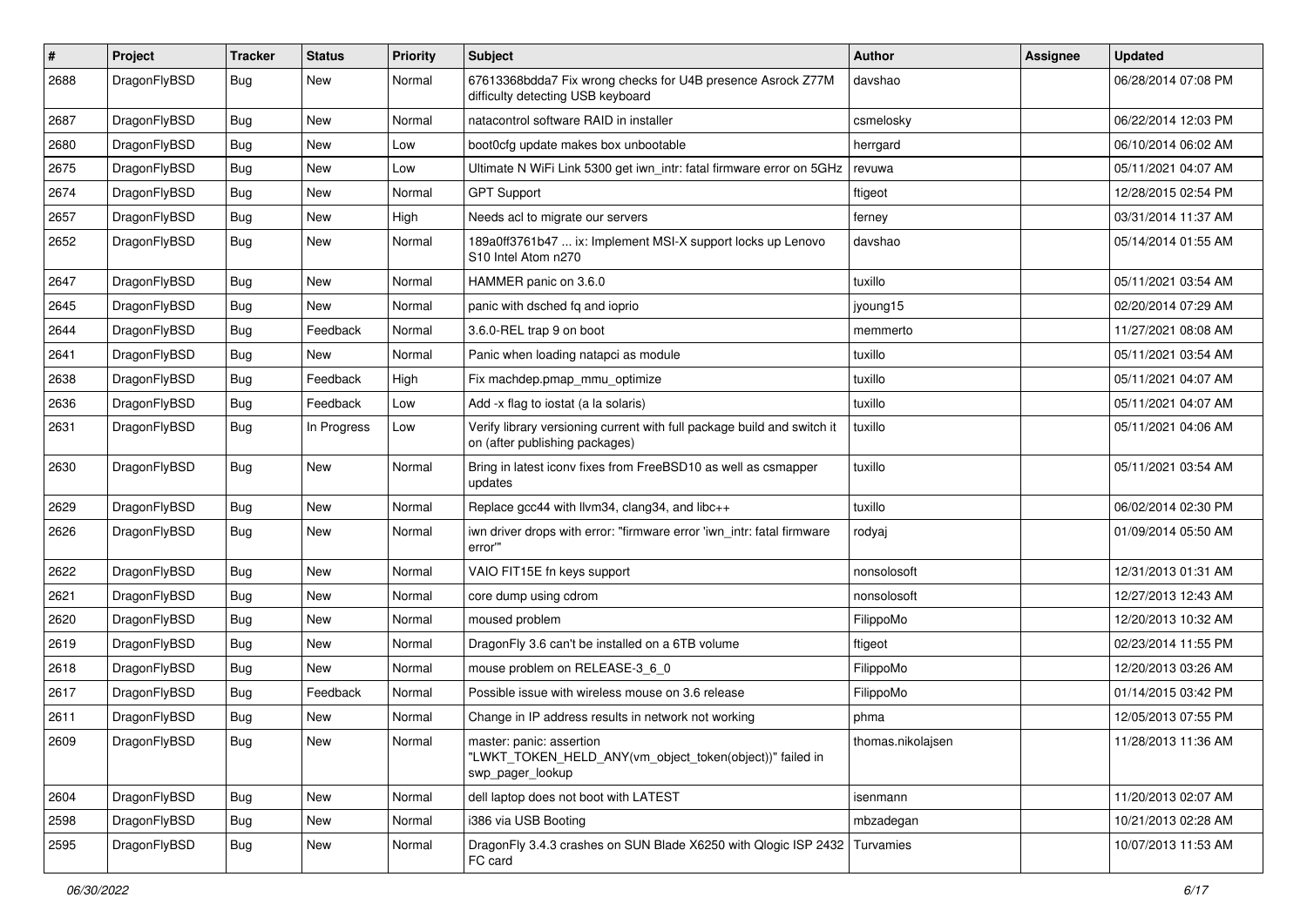| $\pmb{\#}$ | Project      | <b>Tracker</b> | <b>Status</b> | <b>Priority</b> | Subject                                                                                                                      | <b>Author</b> | Assignee  | <b>Updated</b>      |
|------------|--------------|----------------|---------------|-----------------|------------------------------------------------------------------------------------------------------------------------------|---------------|-----------|---------------------|
| 2587       | DragonFlyBSD | Bug            | <b>New</b>    | Normal          | SATA DVD writer not detected by DragonFly                                                                                    | srussell      |           | 09/04/2020 08:55 AM |
| 2586       | DragonFlyBSD | Bug            | <b>New</b>    | Normal          | pf: "modulate" state seems problematic                                                                                       | srussell      |           | 09/25/2013 07:36 PM |
| 2585       | DragonFlyBSD | Bug            | <b>New</b>    | Normal          | Dfly 3.4.3 on ESXi 5.1, HP Smart Array P410 passthrough<br>recognised, but not functioning                                   | yggdrasil     | swildner  | 05/09/2022 08:14 AM |
| 2577       | DragonFlyBSD | Bug            | <b>New</b>    | Normal          | virtio-blk iops performance is cpu limited on high end devices                                                               | gjs278        | vsrinivas | 08/01/2013 02:28 PM |
| 2569       | DragonFlyBSD | Bug            | New           | Normal          | ctime NFS                                                                                                                    | ferney        |           | 08/11/2013 04:35 AM |
| 2568       | DragonFlyBSD | Bug            | <b>New</b>    | Normal          | AHCI panic                                                                                                                   | josepht       |           | 06/07/2013 05:52 PM |
| 2565       | DragonFlyBSD | Bug            | <b>New</b>    | Normal          | "ifconfig ix0 up" panic                                                                                                      | Itpig402a     |           | 06/03/2013 05:46 AM |
| 2557       | DragonFlyBSD | Bug            | <b>New</b>    | Normal          | stock 3.4.1 kernel halts during booting if dm and dm_target_crypt<br>are loaded and RAID controller is present               | phma          |           | 05/12/2013 10:38 PM |
| 2556       | DragonFlyBSD | Bug            | Feedback      | Normal          | DragonFly v3.5.0.81.gd3479 - Process signal weirdness                                                                        | tuxillo       |           | 12/17/2013 03:48 PM |
| 2552       | DragonFlyBSD | Bug            | <b>New</b>    | Low             | hammer recovery should indicate progress                                                                                     | phma          |           | 05/03/2013 12:13 AM |
| 2549       | DragonFlyBSD | Bug            | In Progress   | Normal          | netgraph7: Kernel page fault.                                                                                                | russiane39    | nant      | 05/10/2013 11:20 PM |
| 2547       | DragonFlyBSD | Bug            | <b>New</b>    | High            | crashed while doing a dry run of pkg_rolling-replace                                                                         | phma          |           | 04/18/2013 10:40 PM |
| 2544       | DragonFlyBSD | Bug            | <b>New</b>    | Normal          | live DVD system boot (menu option 1) caused db> prompt on<br>PE1950                                                          | estrabd       |           | 05/11/2021 03:54 AM |
| 2535       | DragonFlyBSD | Bug            | <b>New</b>    | Normal          | Imap processes apparentlt blocked on disk I/O                                                                                | ftigeot       |           | 04/02/2013 09:31 AM |
| 2531       | DragonFlyBSD | Bug            | New           | Normal          | camcontrol fails to disable APM                                                                                              | m.lombardi85  |           | 03/23/2013 12:28 PM |
| 2529       | DragonFlyBSD | Bug            | <b>New</b>    | Low             | Sundance network adapter is not detected and attached                                                                        | kworr         |           | 03/25/2013 02:29 AM |
| 2526       | DragonFlyBSD | Bug            | <b>New</b>    | Normal          | hammer cleanup doesn't run on first day of DST                                                                               | pavalos       |           | 10/18/2016 05:28 PM |
| 2520       | DragonFlyBSD | Bug            | New           | Normal          | panic: assertion "IS_SERIALIZED((ifp->if_serializer))" failed in<br>if_default_serialize_assert at /usr/src/sys/net/if.c:437 | ano           |           | 03/09/2013 12:14 AM |
| 2509       | DragonFlyBSD | Bug            | <b>New</b>    | Normal          | Redefinition of DIRBLKSIZ in restore(8)                                                                                      | swildner      |           | 06/04/2022 04:40 AM |
| 2499       | DragonFlyBSD | Bug            | In Progress   | Urgent          | DRAGONFLY_3_2 lockd not responding correctly                                                                                 | Nerzhul       |           | 01/22/2013 12:47 PM |
| 2498       | DragonFlyBSD | Bug            | New           | Normal          | DFBSD v3.2.2-RELEASE - LIST_FIRST(&bp->b_dep) == NULL"<br>failed in vfs_vmio_release                                         | tuxillo       |           | 05/31/2022 04:09 PM |
| 2496       | DragonFlyBSD | Bug            | <b>New</b>    | Normal          | NTFS malloc limit exceeded                                                                                                   | plasmob       | tuxillo   | 02/19/2013 08:47 AM |
| 2495       | DragonFlyBSD | Bug            | New           | High            | DFBSD v3.3.0.960.g553fe7 - ocnt != 0" failed in<br>prop object release                                                       | tuxillo       |           | 05/31/2022 04:08 PM |
| 2493       | DragonFlyBSD | Bug            | <b>New</b>    | Normal          | vidcontrol: invalid video mode name                                                                                          | Svarov        |           | 01/24/2013 09:55 AM |
| 2490       | DragonFlyBSD | Bug            | New           | Normal          | nmalloc should color addresses to avoid cache bank conflictsw                                                                | vsrinivas     |           | 06/10/2014 05:51 AM |
| 2489       | DragonFlyBSD | <b>Bug</b>     | New           | Normal          | nmalloc doesn't cache VA for allocations > 8KB                                                                               | vsrinivas     |           | 06/10/2014 05:51 AM |
| 2473       | DragonFlyBSD | <b>Bug</b>     | New           | Normal          | Kernel crash when trying to up the wpi0 device (Dfly<br>v3.3.0.758.g47388-DEVELOPMENT)                                       | tomaz         |           | 02/24/2014 08:50 AM |
| 2459       | DragonFlyBSD | <b>Bug</b>     | Feedback      | Normal          | apic problems with HP Probook 4510s                                                                                          | thowe         |           | 11/27/2021 08:22 AM |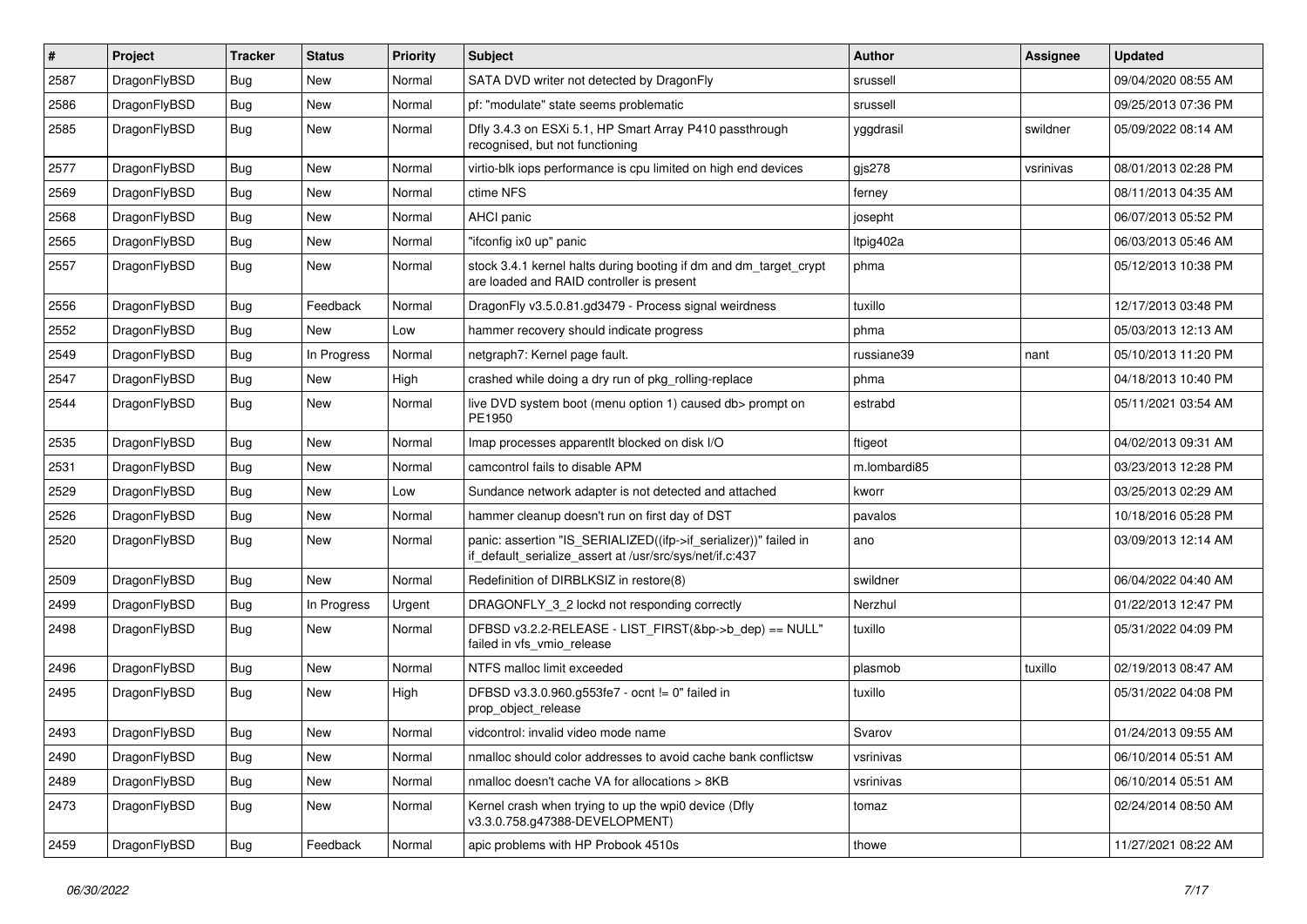| $\sharp$ | Project      | <b>Tracker</b> | <b>Status</b> | <b>Priority</b> | Subject                                                                                    | <b>Author</b>     | Assignee  | <b>Updated</b>      |
|----------|--------------|----------------|---------------|-----------------|--------------------------------------------------------------------------------------------|-------------------|-----------|---------------------|
| 2453     | DragonFlyBSD | Bug            | New           | Normal          | panic: assertion "gd->gd_spinlocks == 0" failed                                            | Johannes.Hofmann  |           | 11/12/2012 12:54 PM |
| 2444     | DragonFlyBSD | Bug            | New           | Normal          | Crash during Hammer overnight cleanup                                                      | justin            |           | 11/04/2012 07:58 AM |
| 2436     | DragonFlyBSD | Bug            | New           | Normal          | panic: assertion "lp->lwp_qcpu == dd->cpuid" failed in<br>dfly_acquire_curproc             | thomas.nikolajsen |           | 01/23/2013 11:07 AM |
| 2434     | DragonFlyBSD | Bug            | <b>New</b>    | Normal          | BTX Halted - Boot fails on USB/GUI                                                         | lucmv             |           | 10/17/2012 08:12 PM |
| 2430     | DragonFlyBSD | Bug            | New           | Normal          | Alternate Password Hash method                                                             | robin.carey1      |           | 10/07/2012 06:28 AM |
| 2423     | DragonFlyBSD | Bug            | New           | Urgent          | After multiple panics/locks, hitting KKASSERT in<br>hammer init cursor                     | rumcic            |           | 09/18/2012 02:28 AM |
| 2421     | DragonFlyBSD | Bug            | <b>New</b>    | High            | Kernel panic: vm_fault: page 0xc0f70000 not busy!                                          | lentferj          |           | 10/03/2012 08:16 AM |
| 2416     | DragonFlyBSD | Bug            | New           | Normal          | ".' entry can be removed on mounted nfs filesystem                                         | ftigeot           | tuxillo   | 06/03/2014 04:40 AM |
| 2414     | DragonFlyBSD | Bug            | In Progress   | Normal          | Lenovo S10 acpi freeze (not new)                                                           | davshao           |           | 05/11/2021 04:13 AM |
| 2412     | DragonFlyBSD | Bug            | <b>New</b>    | Normal          | wlan0 fails to get address via dhclient                                                    | nonsolosoft       |           | 08/30/2012 05:55 AM |
| 2403     | DragonFlyBSD | Bug            | New           | Low             | newfs - E doesn't handle /dev/serno device names properly                                  | ftigeot           |           | 08/17/2012 05:07 AM |
| 2396     | DragonFlyBSD | Bug            | Feedback      | High            | Latest 3.1 development version core dumps while destroying master<br><b>PFS</b>            | sgeorge           |           | 01/23/2013 04:10 PM |
| 2391     | DragonFlyBSD | <b>Bug</b>     | In Progress   | Normal          | System lock with ahci and acpi enabled on ATI RS690 chipset with<br>SMB600 sata controller | jorisgio          | vadaszi   | 06/03/2015 03:51 PM |
| 2389     | DragonFlyBSD | <b>Bug</b>     | New           | Normal          | computer crashed while listing processes                                                   | phma              |           | 06/18/2012 02:49 PM |
| 2387     | DragonFlyBSD | Bug            | <b>New</b>    | Normal          | hammer ignores -t during dedup                                                             | phma              |           | 06/17/2012 12:30 PM |
| 2371     | DragonFlyBSD | Bug            | New           | Normal          | Timezone problem with America/Sao_Paulo                                                    | raitech           |           | 05/17/2012 01:42 PM |
| 2370     | DragonFlyBSD | Bug            | New           | Normal          | panic: ffs_valloc: dup alloc                                                               | marino            | vsrinivas | 02/01/2013 09:28 AM |
| 2369     | DragonFlyBSD | Bug            | New           | Normal          | panic: Bad link elm 0xffffffe07edf6068 next->prev != elm                                   | jaydg             |           | 08/15/2012 03:04 AM |
| 2360     | DragonFlyBSD | Bug            | In Progress   | Normal          | Wishlist: virtio driver import                                                             | vsrinivas         |           | 06/04/2022 04:16 AM |
| 2358     | DragonFlyBSD | Bug            | In Progress   | Normal          | DFBSD v3.0.2.32.g928ca - panic: hammer: insufficient undo FIFO<br>space!                   | tuxillo           | tuxillo   | 05/10/2021 02:50 AM |
| 2353     | DragonFlyBSD | <b>Bug</b>     | In Progress   | Normal          | panic: assertion "gd->gd_spinlocks_wr == 0" failed in<br>bsd4_schedulerclock               | jaydg             | alexh     | 11/28/2012 01:57 AM |
| 2351     | DragonFlyBSD | <b>Bug</b>     | In Progress   | Normal          | DFBSD v3.1.0.579.g44ccf - Stuck during startup, random freezes                             | tuxillo           |           | 04/24/2012 08:21 AM |
| 2347     | DragonFlyBSD | Bug            | Feedback      | High            | Hammer PFSes destroy does not give back full space allocated to<br><b>PFS</b>              | sgeorge           |           | 07/19/2012 01:11 AM |
| 2345     | DragonFlyBSD | <b>Bug</b>     | In Progress   | Normal          | DFBSD v3.1.0.457.gd679f - NFS panic on diskless station                                    | tuxillo           |           | 04/07/2012 05:22 PM |
| 2331     | DragonFlyBSD | Bug            | New           | Normal          | reading mouse mode from unopen file descriptor hangs mouse<br>driver                       | phma              |           | 03/14/2012 09:43 AM |
| 2329     | DragonFlyBSD | <b>Bug</b>     | New           | Normal          | ibm x3550 & acpi                                                                           | ano               |           | 06/03/2014 11:37 AM |
| 2324     | DragonFlyBSD | <b>Bug</b>     | New           | Normal          | natacotrol support > 2TB not working even after the ftigeot patch                          | zenny             |           | 03/03/2012 01:00 AM |
| 2319     | DragonFlyBSD | <b>Bug</b>     | New           | Normal          | crypt/passwd forward compat                                                                | c.turner1         |           | 02/28/2012 12:39 PM |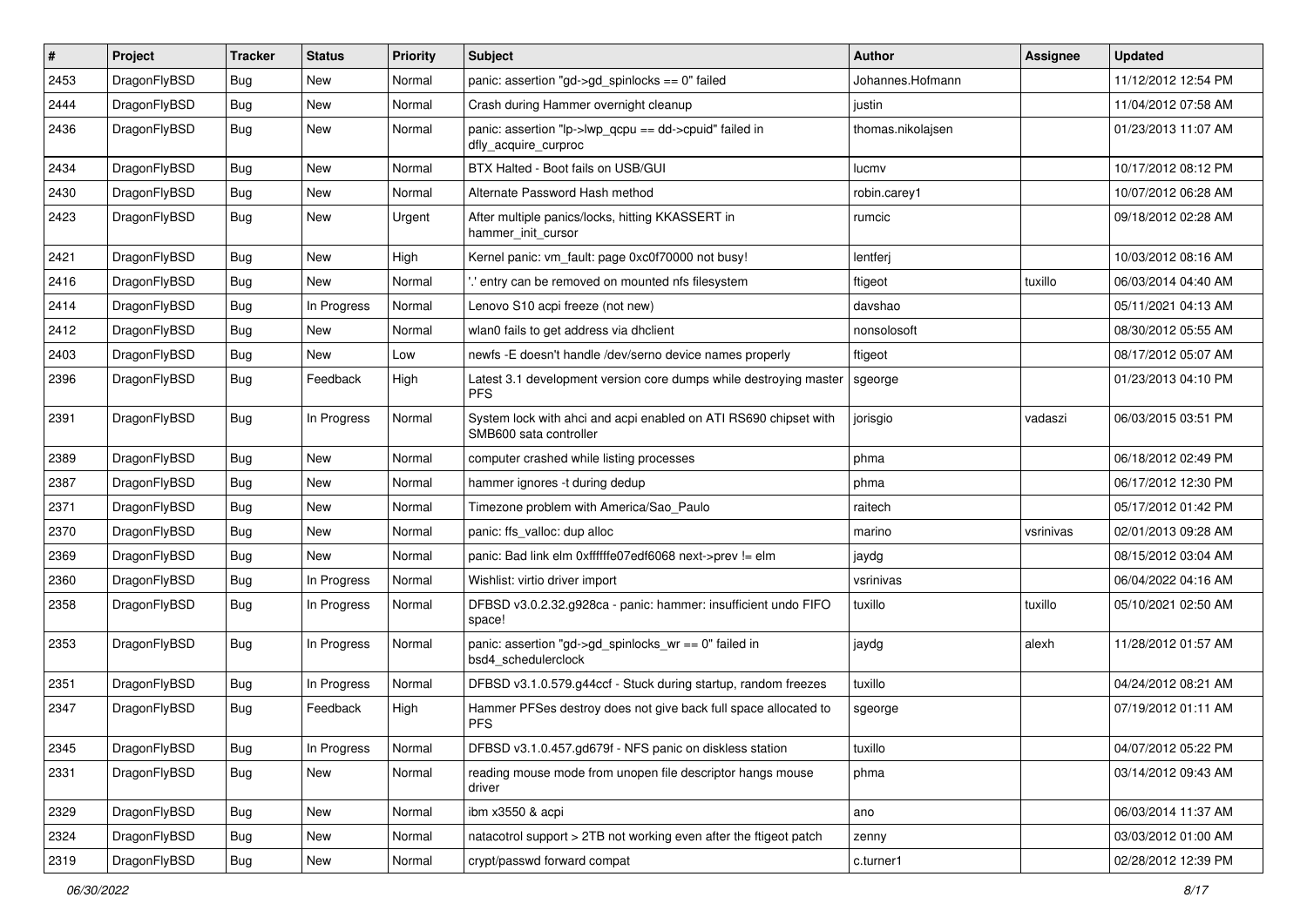| #    | Project      | <b>Tracker</b> | <b>Status</b> | <b>Priority</b> | Subject                                                                                                    | Author            | <b>Assignee</b> | <b>Updated</b>      |
|------|--------------|----------------|---------------|-----------------|------------------------------------------------------------------------------------------------------------|-------------------|-----------------|---------------------|
| 2316 | DragonFlyBSD | Bug            | New           | Normal          | Ungraceful invalid password handling for adding a new user in the<br>installer                             | rune              |                 | 04/27/2012 11:23 PM |
| 2311 | DragonFlyBSD | <b>Bug</b>     | <b>New</b>    | Normal          | Xorg crash having something to do with drm                                                                 | phma              |                 | 02/22/2012 09:59 AM |
| 2308 | DragonFlyBSD | Bug            | New           | Normal          | System freeze when unloading snd hda                                                                       | jaydg             |                 | 02/19/2012 07:15 AM |
| 2306 | DragonFlyBSD | <b>Bug</b>     | New           | Normal          | a crash starts the kernel debugger in text mode, but just reboots in X                                     | phma              |                 | 02/11/2012 08:02 PM |
| 2297 | DragonFlyBSD | <b>Bug</b>     | New           | Normal          | strange NFS (client) error messages / problems                                                             | Anonymous         |                 | 02/19/2012 02:59 PM |
| 2296 | DragonFlyBSD | Bug            | In Progress   | High            | panic: assertion "m->wire count > 0" failed                                                                | thomas.nikolajsen |                 | 08/30/2012 06:09 AM |
| 2292 | DragonFlyBSD | Bug            | New           | Normal          | re interface with jumbo frames (mtu larger than 1500) hangs after<br>some traffic                          | Anonymous         |                 | 01/31/2012 12:11 AM |
| 2288 | DragonFlyBSD | <b>Bug</b>     | Feedback      | Normal          | Random IO performance loss introduced since January 1st                                                    | lentferj          |                 | 01/23/2013 04:21 PM |
| 2287 | DragonFlyBSD | <b>Bug</b>     | New           | Normal          | HAMMER(ROOT) Illegal UNDO TAIL signature at<br>300000001967c000                                            | y0n3t4n1          |                 | 11/07/2018 01:22 AM |
| 2283 | DragonFlyBSD | <b>Bug</b>     | <b>New</b>    | Normal          | DFBSD DragonFly v2.13.0.957.g4f459 - pmap_release: page<br>should already be gone 0xc27120bc               | tuxillo           |                 | 01/23/2012 03:03 AM |
| 2282 | DragonFlyBSD | Bug            | In Progress   | Normal          | gdb segfaults with certain corefiles                                                                       | tuxillo           |                 | 01/18/2012 04:40 PM |
| 2265 | DragonFlyBSD | Bug            | New           | Normal          | mbsrtowcs does not properly handle invalid mbstate_t in ps                                                 | c.turner1         | swildner        | 01/10/2012 07:56 PM |
| 2254 | DragonFlyBSD | Bug            | New           | Normal          | panic: assertion "ref < &td->td_toks_end" failed in lwkt_gettoken at<br>/usr/src/sys/kern/lwkt_token.c:588 | eocallaghan       |                 | 12/05/2011 10:21 PM |
| 2252 | DragonFlyBSD | <b>Bug</b>     | <b>New</b>    | Low             | snd hda not useable if loaded via /boot/loader.conf                                                        | xbit              | swildner        | 12/14/2011 12:23 AM |
| 2250 | DragonFlyBSD | Bug            | New           | Normal          | Kernel panic                                                                                               | adamk             |                 | 11/23/2018 01:10 AM |
| 2248 | DragonFlyBSD | Bug            | New           | Normal          | sysctl panic                                                                                               | pavalos           |                 | 11/23/2011 06:23 PM |
| 2245 | DragonFlyBSD | Bug            | New           | Normal          | panic: assertion "ref < &td->td_toks_end" failed in lwkt_gettoken at<br>/usr/src/sys/kern/lwkt_token.c:588 | juanfra684        |                 | 11/22/2011 07:41 PM |
| 2224 | DragonFlyBSD | <b>Bug</b>     | <b>New</b>    | Normal          | v2.13.0.291.gaa7ec - Panic on fq while installing world                                                    | tuxillo           |                 | 11/18/2011 01:40 AM |
| 2210 | DragonFlyBSD | <b>Bug</b>     | New           | Normal          | Bugtracker cannot assign default project for new users                                                     | ahuete.devel      |                 | 11/17/2011 11:30 AM |
| 2199 | DragonFlyBSD | <b>Bug</b>     | New           | Normal          | screen segfaults if utmpx isn't present                                                                    | pavalos           |                 | 11/15/2011 10:52 PM |
| 2182 | DragonFlyBSD | <b>Bug</b>     | New           | Normal          | if msk PHY FIFO underrun/overflow                                                                          | nonsolosoft       |                 | 09/03/2012 06:39 AM |
| 2171 | DragonFlyBSD | Bug            | New           | Normal          | DFBSD v2.13.0.151.gdc8442 - panic: assertion "(*ptep &<br>$(PG$ MANAGED $ PG_V\rangle$ ) == PG_V"          | tuxillo           |                 | 11/04/2011 05:06 PM |
| 2167 | DragonFlyBSD | Bug            | New           | Normal          | shutdown/reboot fails after uptime msg                                                                     | marino            |                 | 11/28/2011 03:01 AM |
| 2166 | DragonFlyBSD | Bug            | New           | Normal          | DFBSD v2.13.0.109.g05b9d - Strange lockups                                                                 | tuxillo           |                 | 10/29/2011 11:20 AM |
| 2164 | DragonFlyBSD | <b>Bug</b>     | New           | Normal          | panic on reboot from usb.                                                                                  | eocallaghan       |                 | 10/27/2011 09:29 AM |
| 2161 | DragonFlyBSD | <b>Bug</b>     | New           | Normal          | Outdated xorg.conf file gets installed into etc and screws up mouse                                        | eocallaghan       |                 | 10/27/2011 01:51 PM |
| 2158 | DragonFlyBSD | <b>Bug</b>     | New           | Normal          | iwn panics with assertion on boot.                                                                         | eocallaghan       |                 | 10/24/2011 04:13 PM |
| 2154 | DragonFlyBSD | <b>Bug</b>     | New           | Normal          | vkernel copyout() doesn't return EFAULT on error                                                           | vsrinivas         |                 | 10/20/2011 03:53 AM |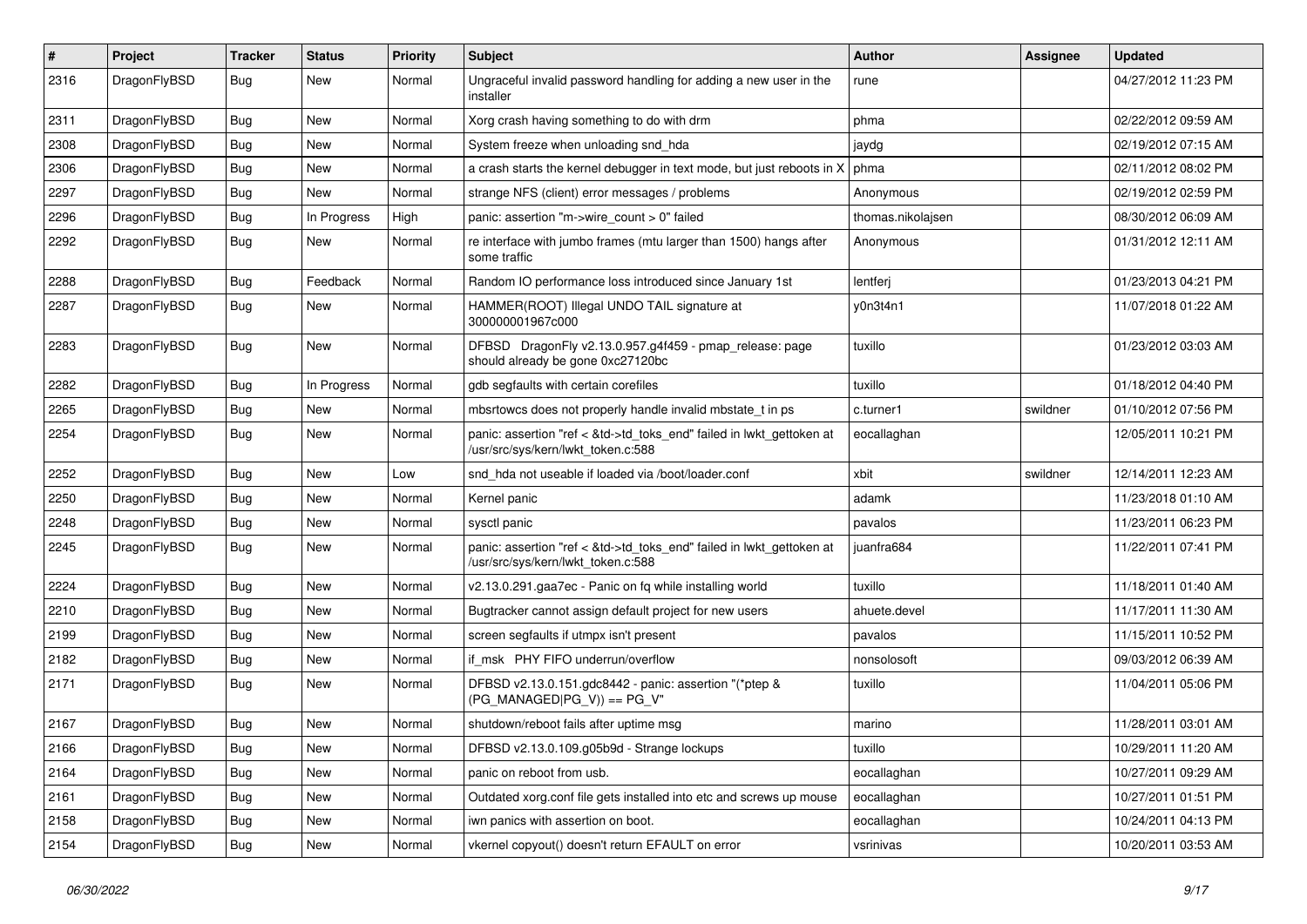| $\sharp$ | Project      | <b>Tracker</b> | <b>Status</b> | <b>Priority</b> | Subject                                                                                    | <b>Author</b> | Assignee  | <b>Updated</b>      |
|----------|--------------|----------------|---------------|-----------------|--------------------------------------------------------------------------------------------|---------------|-----------|---------------------|
| 2153     | DragonFlyBSD | Bug            | New           | Normal          | Too many unuseful warnings at boot                                                         | juanfra684    |           | 10/18/2011 10:16 PM |
| 2141     | DragonFlyBSD | Bug            | <b>New</b>    | Urgent          | loader and/or documentation broken                                                         | sjg           |           | 01/20/2012 10:51 AM |
| 2140     | DragonFlyBSD | Bug            | New           | High            | hammer_io_delallocate panic with 'duplicate entry' message                                 | ttw           |           | 10/07/2011 12:22 PM |
| 2138     | DragonFlyBSD | Bug            | <b>New</b>    | Normal          | > 100% CPU usage                                                                           | robin.carey1  |           | 09/26/2011 12:20 PM |
| 2136     | DragonFlyBSD | <b>Bug</b>     | New           | Normal          | socketpair() doesn't free file descriptors on copyout failure                              | vsrinivas     |           | 04/05/2013 09:13 AM |
| 2129     | DragonFlyBSD | <b>Bug</b>     | <b>New</b>    | Normal          | DFBSD v2.11.0.661.gf9438 i386 - panic: lockmgr thrd_sleep                                  | tuxillo       |           | 09/05/2011 09:49 AM |
| 2125     | DragonFlyBSD | <b>Bug</b>     | New           | Normal          | Weird garbage in dmesg                                                                     | herrgard      |           | 08/30/2011 08:04 PM |
| 2124     | DragonFlyBSD | Bug            | <b>New</b>    | Normal          | getty repeating too quickly on port /dev/ttyv0                                             | sgeorge.ml    |           | 09/01/2011 04:28 AM |
| 2123     | DragonFlyBSD | Bug            | <b>New</b>    | Normal          | hammer is losing files                                                                     | schmir        |           | 08/30/2011 07:56 PM |
| 2117     | DragonFlyBSD | <b>Bug</b>     | New           | High            | ACPI and/or bce(4) problem with 2.11.0.673.g0d557 on HP DL380<br>G6                        | pauska        |           | 08/22/2011 10:15 AM |
| 2115     | DragonFlyBSD | <b>Bug</b>     | New           | Normal          | [msk] system freeze after receive some paquet                                              | bsdsx         |           | 08/22/2011 10:22 AM |
| 2113     | DragonFlyBSD | <b>Bug</b>     | New           | Normal          | nmalloc threaded program fork leak                                                         | vsrinivas     | vsrinivas | 08/11/2011 07:25 PM |
| 2107     | DragonFlyBSD | <b>Bug</b>     | <b>New</b>    | Normal          | 2.10.1 sata dvd drive issue                                                                | ausppc        |           | 07/31/2011 08:41 PM |
| 2104     | DragonFlyBSD | <b>Bug</b>     | New           | Normal          | network configuration seg. fault on install CD                                             | navratil      |           | 07/26/2011 07:55 AM |
| 2100     | DragonFlyBSD | <b>Bug</b>     | Feedback      | Normal          | devfs related panic                                                                        | sepherosa     | alexh     | 07/10/2011 02:29 PM |
| 2099     | DragonFlyBSD | <b>Bug</b>     | <b>New</b>    | Normal          | page fault panic in vm system                                                              | pavalos       |           | 07/10/2011 08:51 AM |
| 2095     | DragonFlyBSD | <b>Bug</b>     | New           | Low             | Running installer post-install: Unsupported DFUI transport "                               | greenrd       |           | 06/26/2011 09:20 AM |
| 2094     | DragonFlyBSD | <b>Bug</b>     | New           | Normal          | Segfault when gdb printing backtrace from core dump                                        | greenrd       |           | 06/25/2011 04:14 PM |
| 2092     | DragonFlyBSD | <b>Bug</b>     | New           | Normal          | Panic: Bad link elm 0x next->prev != elm                                                   | masterblaster | dillon    | 12/04/2011 12:49 PM |
| 2090     | DragonFlyBSD | Bug            | Feedback      | Normal          | snd_hda does not support headphone automute                                                | justin        |           | 03/29/2012 08:03 PM |
| 2085     | DragonFlyBSD | <b>Bug</b>     | New           | Normal          | panic: assertion: (m->flags & PG_MAPPED) == 0 in<br>vm_page_free_toq                       | vsrinivas     |           | 06/10/2011 07:48 AM |
| 2084     | DragonFlyBSD | <b>Bug</b>     | New           | Normal          | DFBSD v2.11.0.242.g4d317 - panic: zone: entry not free                                     | tuxillo       |           | 07/03/2012 01:23 AM |
| 2082     | DragonFlyBSD | <b>Bug</b>     | New           | Normal          | dfbsd 2.10.1 amd64 - mc port build error with 'bmake bin-install'                          | sun-doctor    |           | 05/25/2011 07:18 PM |
| 2081     | DragonFlyBSD | <b>Bug</b>     | Feedback      | Normal          | Panic on device "detach" / "failure"                                                       | vsrinivas     |           | 02/29/2012 07:11 AM |
| 2080     | DragonFlyBSD | <b>Bug</b>     | <b>New</b>    | Normal          | panic: lockmgr thrd sleep: called from interrupt, ipi, or hard code<br>section             | rumcic        |           | 05/30/2011 05:06 PM |
| 2078     | DragonFlyBSD | <b>Bug</b>     | <b>New</b>    | Normal          | DFBSD i386 v2.11.0.201.g3ed2f - Panic during installworld into a<br>vn0 device             | tuxillo       |           | 05/19/2011 07:50 PM |
| 2077     | DragonFlyBSD | <b>Bug</b>     | New           | Normal          | USB devices conflicting                                                                    | srussell      |           | 05/17/2011 05:12 PM |
| 2075     | DragonFlyBSD | <b>Bug</b>     | New           | Normal          | pflogd on x86 64                                                                           | fanch         |           | 05/16/2011 04:04 PM |
| 2072     | DragonFlyBSD | <b>Bug</b>     | New           | Normal          | Fatal trap 12: stopped at lwkt_send_ipiq3                                                  | rumcic        |           | 05/17/2011 04:12 AM |
| 2071     | DragonFlyBSD | Bug            | New           | High            | Panic on assertion: (int)(flg->seq - seq) > 0 in hammer_flusher_flush<br>after inode error | vsrinivas     |           | 06/12/2011 07:59 AM |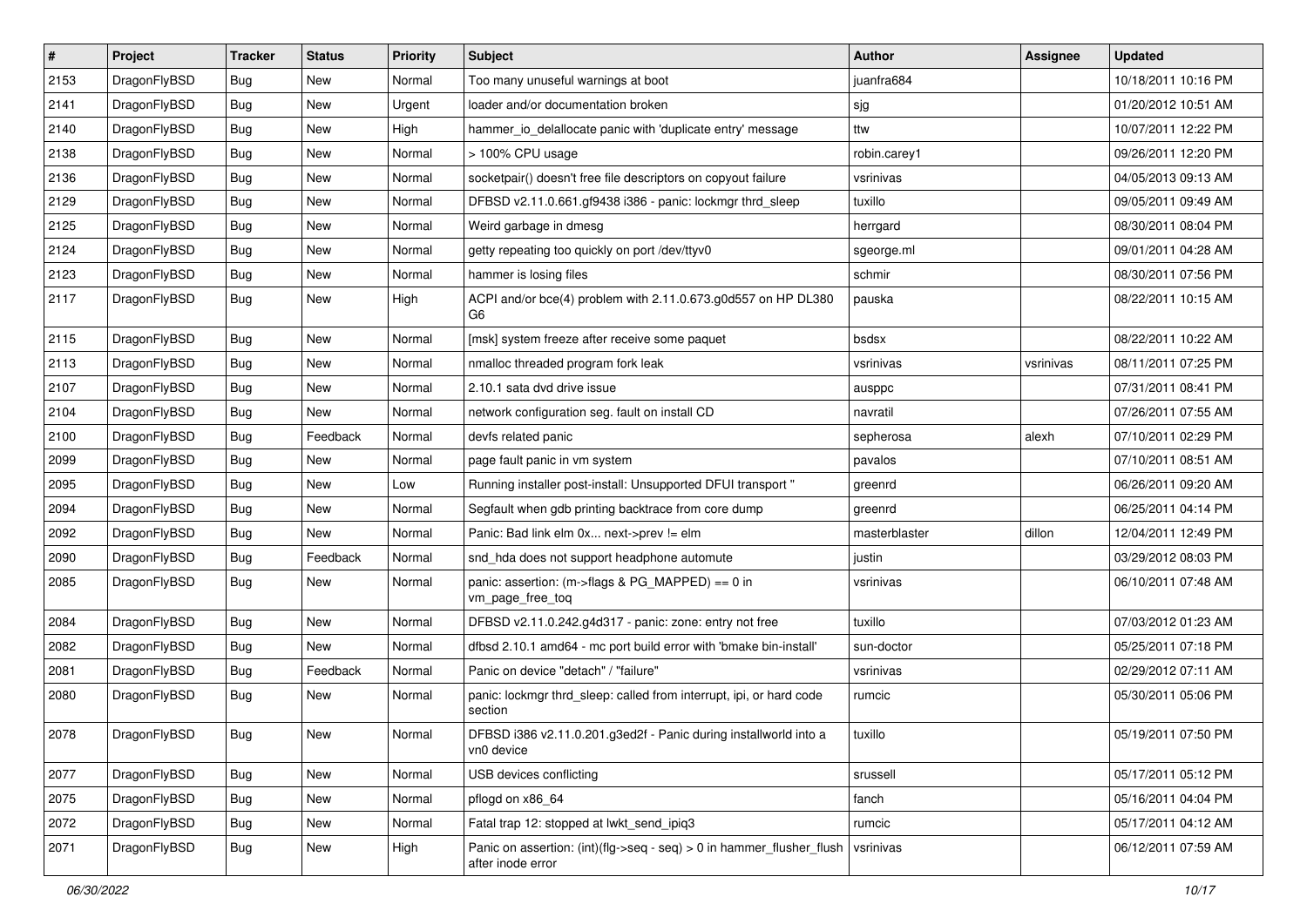| $\sharp$ | Project      | <b>Tracker</b> | <b>Status</b> | <b>Priority</b> | Subject                                                                                  | <b>Author</b>      | Assignee | <b>Updated</b>      |
|----------|--------------|----------------|---------------|-----------------|------------------------------------------------------------------------------------------|--------------------|----------|---------------------|
| 2067     | DragonFlyBSD | <b>Bug</b>     | New           | Normal          | sound/pcm: "play interrupt timeout, channel dead"                                        | matthiasr          |          | 05/11/2021 03:55 AM |
| 2061     | DragonFlyBSD | <b>Bug</b>     | New           | Normal          | USB keyboard boot panic                                                                  | sjg                |          | 05/04/2012 12:20 AM |
| 2055     | DragonFlyBSD | <b>Bug</b>     | New           | Normal          | $ssh + IPV6 + bridge \Rightarrow connection freezes$                                     | steve              |          | 04/24/2011 07:13 PM |
| 2052     | DragonFlyBSD | <b>Bug</b>     | New           | Normal          | Kernel panic: CPU APIC ID out of range                                                   | Anonymous          |          | 05/02/2011 11:06 AM |
| 2051     | DragonFlyBSD | <b>Bug</b>     | <b>New</b>    | Normal          | No ipv6 lan route entry created on 2.10                                                  | ftigeot            |          | 04/21/2011 10:37 AM |
| 2048     | DragonFlyBSD | <b>Bug</b>     | <b>New</b>    | Normal          | panic: ffs_sync: rofs mod                                                                | pavalos            |          | 04/12/2011 05:45 AM |
| 2045     | DragonFlyBSD | <b>Bug</b>     | New           | Normal          | ral(4): Fatal trap 12: page fault while in kernel mode (two panics)                      | herrgard           |          | 11/03/2011 05:34 PM |
| 2042     | DragonFlyBSD | <b>Bug</b>     | New           | Normal          | kernel panic, when run boot0cfg                                                          | sepherosa          |          | 05/31/2022 03:01 PM |
| 2037     | DragonFlyBSD | <b>Bug</b>     | Feedback      | Normal          | Panic Bad link elm while building packages                                               | ftigeot            | dillon   | 04/21/2011 07:20 AM |
| 2020     | DragonFlyBSD | <b>Bug</b>     | New           | Low             | Port brcm80211 driver from Linux to DragonFly BSD                                        | studer             |          | 03/05/2011 10:54 PM |
| 2013     | DragonFlyBSD | <b>Bug</b>     | In Progress   | Normal          | oversized DMA request loop                                                               | josepht            |          | 05/11/2021 04:06 AM |
| 2008     | DragonFlyBSD | <b>Bug</b>     | <b>New</b>    | Normal          | lwkt_setcpu_remote: td->td_flags 00800621 console flood                                  | pavalos            |          | 03/06/2011 09:37 PM |
| 2004     | DragonFlyBSD | Bug            | <b>New</b>    | Normal          | LWKT_WAIT_IPIQ panic                                                                     | steve              |          | 03/08/2011 05:46 PM |
| 1990     | DragonFlyBSD | <b>Bug</b>     | New           | Normal          | /mnt too large to mount                                                                  | peur.neu           |          | 02/16/2011 11:24 PM |
| 1984     | DragonFlyBSD | <b>Bug</b>     | New           | Normal          | hammer mount fails after crash - HAMMER: FIFO record bad head<br>signature               | thomas.nikolajsen  |          | 03/08/2011 06:57 PM |
| 1982     | DragonFlyBSD | <b>Bug</b>     | <b>New</b>    | Low             | There is no linuxulator on x86-64                                                        | herrgard           |          | 05/31/2022 02:25 PM |
| 1975     | DragonFlyBSD | <b>Bug</b>     | <b>New</b>    | Normal          | Applications seg fault in select() and poll()                                            | rumcic             |          | 05/31/2022 02:58 PM |
| 1969     | DragonFlyBSD | <b>Bug</b>     | New           | Normal          | pf-related network problem                                                               | pavalos            | lentferj | 02/01/2011 06:57 PM |
| 1964     | DragonFlyBSD | <b>Bug</b>     | New           | Normal          | iwn (panic assertion : wlan assert serialized)                                           | sjmm.ptr           | josepht  | 02/01/2011 12:57 PM |
| 1961     | DragonFlyBSD | <b>Bug</b>     | New           | Normal          | Can't create dump from DDB                                                               | shamaz             |          | 01/29/2011 09:02 PM |
| 1959     | DragonFlyBSD | <b>Bug</b>     | New           | Normal          | DFBSD v2.9.1.422.gc98f2 - Panic during boot - IPv6 and PF                                | tuxillo            |          | 01/13/2011 03:37 AM |
| 1951     | DragonFlyBSD | <b>Bug</b>     | <b>New</b>    | Normal          | dma_timeouts at phyaddr on a good hdd                                                    | peur.neu           |          | 01/04/2011 07:12 AM |
| 1949     | DragonFlyBSD | <b>Bug</b>     | New           | Normal          | iwn panic                                                                                | pavalos            |          | 01/30/2011 03:21 AM |
| 1947     | DragonFlyBSD | <b>Bug</b>     | <b>New</b>    | Low             | GA-880GM-UD2H (rev. 1.3) AHCI fails to detect disks at the end of<br>the RAID controller | eocallaghan        |          | 11/27/2021 08:46 AM |
| 1946     | DragonFlyBSD | <b>Bug</b>     | New           | Normal          | ieee80211 panic                                                                          | pavalos            | josepht  | 01/27/2011 06:00 PM |
| 1944     | DragonFlyBSD | <b>Bug</b>     | New           | Normal          | panic: backing object 0xdea7b258 was somehow re-referenced<br>during collapse!           | sepherosa          |          | 12/27/2010 02:06 AM |
| 1943     | DragonFlyBSD | Bug            | <b>New</b>    | Normal          | hammer assertion panic                                                                   | peter              |          | 12/27/2010 12:45 AM |
| 1942     | DragonFlyBSD | <b>Bug</b>     | <b>New</b>    | Normal          | locking against myself in getcacheblk()?                                                 | qhwt.dfly          |          | 05/31/2022 02:15 PM |
| 1941     | DragonFlyBSD | Bug            | New           | Normal          | wlan config crash                                                                        | abandon.every.hope |          | 12/24/2010 07:54 PM |
| 1939     | DragonFlyBSD | <b>Bug</b>     | New           | Normal          | Panic on nightly build and stress test box                                               | lentferj           |          | 12/18/2010 08:41 AM |
| 1935     | DragonFlyBSD | <b>Bug</b>     | New           | Normal          | mouse does not work after switching between x and console                                | shamaz             |          | 12/13/2010 10:06 AM |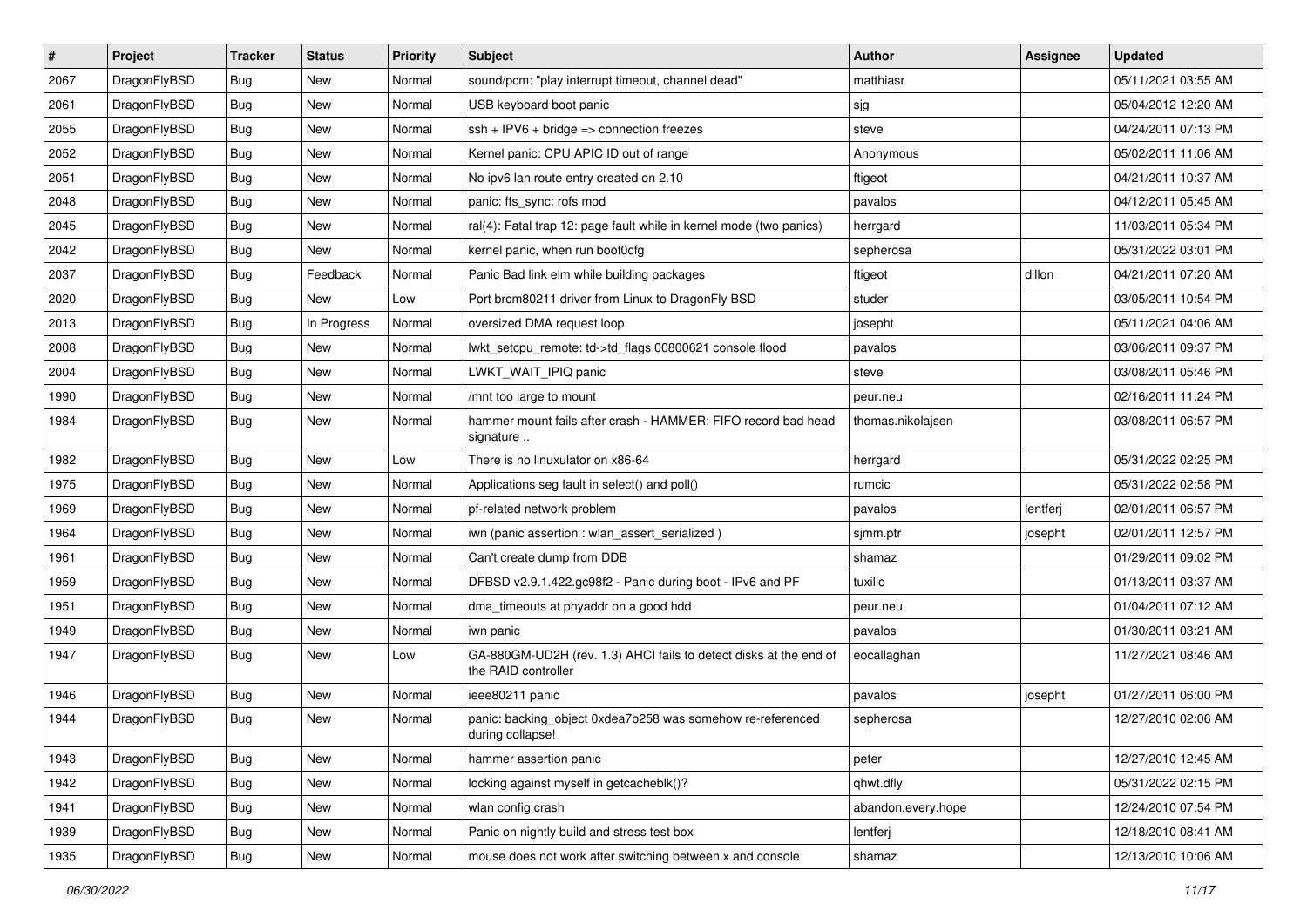| $\#$ | Project      | <b>Tracker</b> | <b>Status</b> | <b>Priority</b> | <b>Subject</b>                                                                                                                                                                                    | <b>Author</b>    | Assignee | <b>Updated</b>      |
|------|--------------|----------------|---------------|-----------------|---------------------------------------------------------------------------------------------------------------------------------------------------------------------------------------------------|------------------|----------|---------------------|
| 1923 | DragonFlyBSD | Bug            | <b>New</b>    | Normal          | Abysmal NFS performance with IPv6                                                                                                                                                                 | ftigeot          |          | 12/05/2010 09:34 PM |
| 1921 | DragonFlyBSD | Bug            | In Progress   | Normal          | we miss mlockall                                                                                                                                                                                  | alexh            | tuxillo  | 06/18/2022 04:08 AM |
| 1920 | DragonFlyBSD | Bug            | <b>New</b>    | High            | system hangs                                                                                                                                                                                      | zhtw             |          | 11/22/2010 08:59 AM |
| 1917 | DragonFlyBSD | Bug            | <b>New</b>    | Normal          | panic: assertion: (RB EMPTY(&ip->rec tree) && (ip->flags &<br>HAMMER_INODE_XDIRTY) == 0)    (!RB_EMPTY(&ip->rec_tree)<br>&& (ip->flags & HAMMER_INODE_XDIRTY) != 0) in<br>hammer flush inode done | qhwt.dfly        |          | 11/24/2010 03:23 AM |
| 1916 | DragonFlyBSD | <b>Bug</b>     | <b>New</b>    | Normal          | Constant crashes on x86 64 with UFS                                                                                                                                                               | lentferj         |          | 11/21/2010 07:40 PM |
| 1913 | DragonFlyBSD | <b>Bug</b>     | <b>New</b>    | Normal          | panic: assertion: ip->flush state != HAMMER FST FLUSH in<br>hammer flush inode core                                                                                                               | swildner         |          | 11/20/2010 05:27 PM |
| 1907 | DragonFlyBSD | <b>Bug</b>     | <b>New</b>    | Normal          | Hammer crash in hammer flusher flush()                                                                                                                                                            | swildner         |          | 11/11/2010 05:07 AM |
| 1899 | DragonFlyBSD | <b>Bug</b>     | <b>New</b>    | Normal          | Keyboard doesn't work                                                                                                                                                                             | fransm           |          | 05/15/2022 03:32 PM |
| 1884 | DragonFlyBSD | Bug            | New           | Normal          | System completely freezes while listening music (devbuf: malloc<br>limit exceeded)                                                                                                                | shamaz           |          | 01/24/2011 05:00 PM |
| 1882 | DragonFlyBSD | Bug            | <b>New</b>    | Low             | Idea for handling new USB vendor/device codes                                                                                                                                                     | bmk              |          | 10/20/2010 12:15 PM |
| 1877 | DragonFlyBSD | Bug            | New           | Normal          | Freeze during 1st hammer cleanup after new install                                                                                                                                                | elekktretterr    |          | 05/15/2022 11:43 AM |
| 1876 | DragonFlyBSD | Bug            | New           | Normal          | devfs in jail + logging out from console(ttyv1+) -> panic                                                                                                                                         | qhwt.dfly        | tuxillo  | 05/31/2022 03:24 PM |
| 1874 | DragonFlyBSD | Bug            | New           | Normal          | mpd listening on all IPs, accepting only on one                                                                                                                                                   | rumcic           |          | 05/08/2011 01:01 PM |
| 1873 | DragonFlyBSD | Bug            | New           | Normal          | Panic upon usb mouse detach and reattaching                                                                                                                                                       | rumcic           |          | 02/01/2011 09:53 AM |
| 1867 | DragonFlyBSD | <b>Bug</b>     | <b>New</b>    | Normal          | it(4) motherboard and fan problems                                                                                                                                                                | tuxillo          |          | 07/08/2011 10:48 AM |
| 1861 | DragonFlyBSD | Bug            | New           | Normal          | panic via kprintf (lockmgr called in a hard section)                                                                                                                                              | vsrinivas        |          | 10/11/2010 12:56 AM |
| 1860 | DragonFlyBSD | <b>Bug</b>     | Feedback      | Normal          | Panic while creating UFS fs on vn(4) for initrd                                                                                                                                                   | matthias         |          | 02/29/2012 07:16 AM |
| 1850 | DragonFlyBSD | <b>Bug</b>     | <b>New</b>    | Normal          | volume-add on hammer root fs panic                                                                                                                                                                | Johannes.Hofmann |          | 04/18/2019 04:27 AM |
| 1836 | DragonFlyBSD | <b>Bug</b>     | <b>New</b>    | Normal          | Incorrect TCP checksum show up in tcpdump                                                                                                                                                         | robgar1          |          | 05/15/2022 11:22 AM |
| 1831 | DragonFlyBSD | Bug            | Feedback      | High            | HAMMER "malloc limit exceeded" panic                                                                                                                                                              | eocallaghan      | dillon   | 06/04/2022 04:38 AM |
| 1826 | DragonFlyBSD | <b>Bug</b>     | New           | Normal          | panic during boot: assertion so->so port  in tcp input                                                                                                                                            | ftigeot          |          | 05/15/2022 11:05 AM |
| 1824 | DragonFlyBSD | <b>Bug</b>     | Feedback      | Normal          | kernel panic, x86, 2.7.3.859.ge5104                                                                                                                                                               | akirchhoff135014 |          | 03/10/2013 07:49 AM |
| 1819 | DragonFlyBSD | <b>Bug</b>     | In Progress   | Low             | truss - Major revamping task list                                                                                                                                                                 | tuxillo          | tuxillo  | 11/27/2021 08:45 AM |
| 1818 | DragonFlyBSD | <b>Bug</b>     | New           | Normal          | panic: Bad tailg NEXT (kqueue issue ?)                                                                                                                                                            | ftigeot          |          | 05/15/2022 11:40 AM |
| 1786 | DragonFlyBSD | <b>Bug</b>     | New           | Normal          | Calling NULL function pointer initiates panic loop                                                                                                                                                | sjg              |          | 10/11/2010 05:28 PM |
| 1774 | DragonFlyBSD | <b>Bug</b>     | <b>New</b>    | Normal          | New IP header cleanup branch available for testing                                                                                                                                                | dillon           |          | 05/15/2022 10:59 AM |
| 1769 | DragonFlyBSD | Bug            | New           | Normal          | panic: assertion: _tp->tt_msg->tt_cpuid == mycpuid in<br>tcp callout active                                                                                                                       | pavalos          | sjg      | 05/15/2022 11:07 AM |
| 1749 | DragonFlyBSD | Bug            | In Progress   | Normal          | HAMMER fsstress panic in hammer flush inode core<br>'ip->flush_state != HAMMER_FST_FLUSH'                                                                                                         | vsrinivas        |          | 05/11/2021 04:06 AM |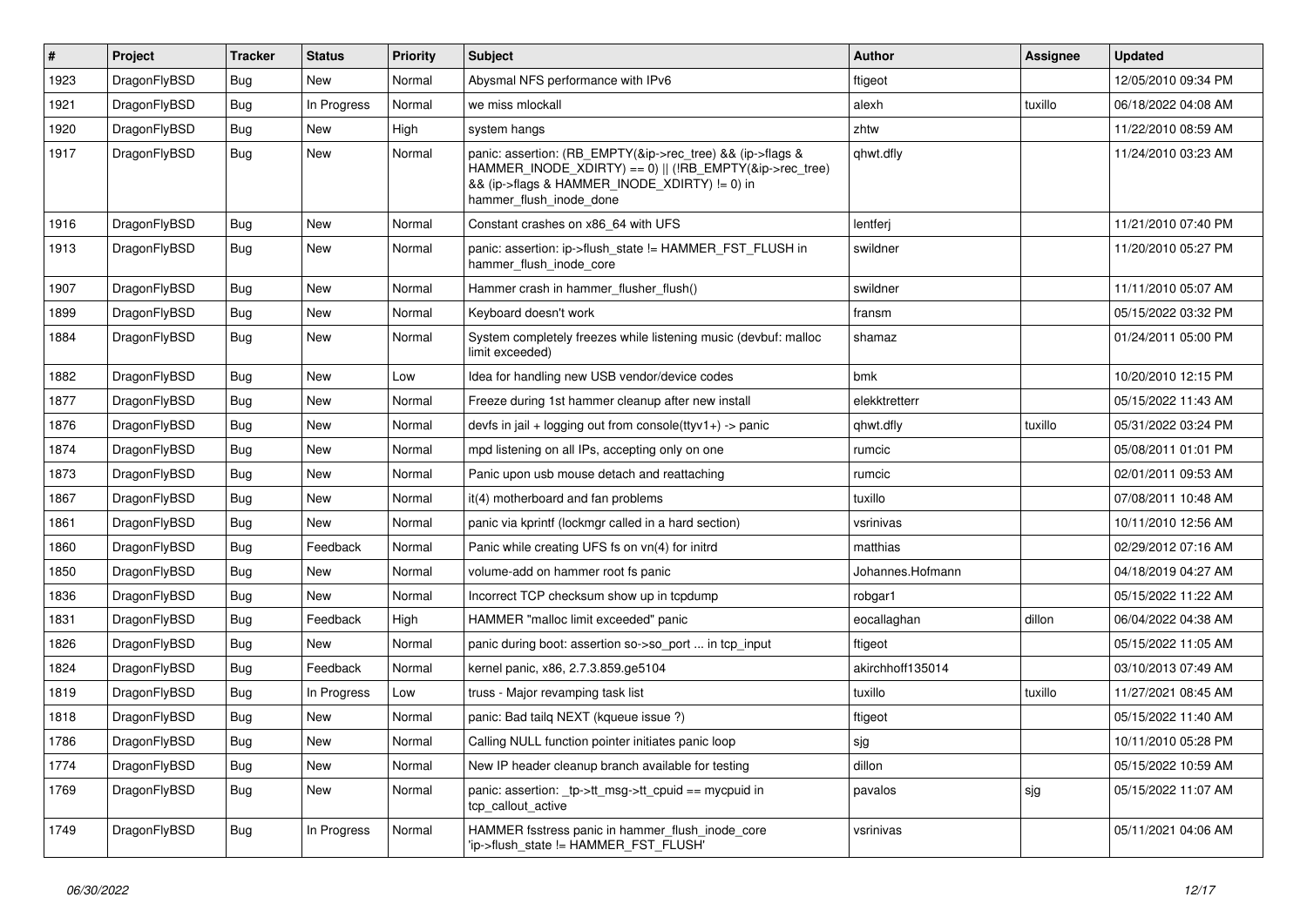| $\vert$ # | Project      | <b>Tracker</b> | <b>Status</b> | <b>Priority</b> | <b>Subject</b>                                                                                   | <b>Author</b>  | Assignee | <b>Updated</b>      |
|-----------|--------------|----------------|---------------|-----------------|--------------------------------------------------------------------------------------------------|----------------|----------|---------------------|
| 1745      | DragonFlyBSD | <b>Bug</b>     | Feedback      | Normal          | kmalloc panic                                                                                    | josepht        |          | 05/11/2021 04:05 AM |
| 1744      | DragonFlyBSD | <b>Bug</b>     | In Progress   | Normal          | HAMMER fsstress panic in hammer_setup_child_callback                                             | vsrinivas      |          | 05/11/2021 04:05 AM |
| 1727      | DragonFlyBSD | <b>Bug</b>     | Feedback      | Normal          | CD boot panic (2.6.1) (usb?)                                                                     | kiril          |          | 05/15/2022 05:10 AM |
| 1718      | DragonFlyBSD | Bug            | Feedback      | Normal          | IDE disk drive not detected by x86_64 2.6.1 Live CD                                              | bcox           |          | 11/27/2021 08:25 AM |
| 1717      | DragonFlyBSD | <b>Bug</b>     | Feedback      | Normal          | HAMMER panic in hammer_cursor_down()                                                             | josepht1       |          | 05/11/2021 04:05 AM |
| 1714      | DragonFlyBSD | <b>Bug</b>     | <b>New</b>    | Low             | hwpmc                                                                                            | alexh          | swildner | 08/18/2012 02:03 PM |
| 1695      | DragonFlyBSD | <b>Bug</b>     | <b>New</b>    | Normal          | NFS-related system breakdown                                                                     | Anonymous      |          | 04/10/2014 12:35 AM |
| 1672      | DragonFlyBSD | <b>Bug</b>     | Feedback      | Normal          | panic (trap 12) around btree_search() in 2.4.1-RELEASE                                           | floid          |          | 01/19/2015 03:36 AM |
| 1669      | DragonFlyBSD | Bug            | In Progress   | Normal          | Drive wont open using button                                                                     | elekktretterr  |          | 02/29/2012 12:05 PM |
| 1668      | DragonFlyBSD | <b>Bug</b>     | Feedback      | Normal          | Power button not working                                                                         | elekktretterr  |          | 03/10/2013 06:22 AM |
| 1661      | DragonFlyBSD | <b>Bug</b>     | In Progress   | Normal          | panic on password entry mount smb filesystem                                                     | vsrinivas      |          | 11/27/2021 08:29 AM |
| 1634      | DragonFlyBSD | Bug            | <b>New</b>    | Normal          | panic: spin_lock: 0xe4ad1320, indefinitive wait!                                                 | elekktretterr  |          | 01/19/2015 03:21 AM |
| 1618      | DragonFlyBSD | <b>Bug</b>     | Feedback      | Normal          | collision for 'struct pmap' when using RPC and <sys user.h=""></sys>                             | carenas        |          | 05/11/2021 04:05 AM |
| 1613      | DragonFlyBSD | <b>Bug</b>     | Feedback      | Normal          | USB Keyboard not working on master                                                               | elekktretterr  |          | 05/11/2021 04:05 AM |
| 1594      | DragonFlyBSD | <b>Bug</b>     | New           | Normal          | Kernel panic during boot from Live CD on Dell E6400                                              | bodie          |          | 05/11/2021 03:54 AM |
| 1593      | DragonFlyBSD | <b>Bug</b>     | Feedback      | Normal          | panic: assertion: $ccb == ap > ap$ err $ccb$ in ahci put err $ccb$                               | ftigeot        | ftigeot  | 05/15/2022 05:09 AM |
| 1592      | DragonFlyBSD | Bug            | Feedback      | Normal          | AcpiOSUnmapMemory: Warning, deallocation did not track<br>allocation.                            | eocallaghan    |          | 06/02/2014 07:45 AM |
| 1591      | DragonFlyBSD | Bug            | Feedback      | Normal          | Lenovo X301 hangs with AHCI Driver CMD TIMEOUT<br>STS=d0 <bsy></bsy>                             | eocallaghan    |          | 05/11/2021 04:05 AM |
| 1587      | DragonFlyBSD | <b>Bug</b>     | Feedback      | Normal          | can't gdb across fork                                                                            | corecode       | tuxillo  | 05/11/2021 03:54 AM |
| 1584      | DragonFlyBSD | Bug            | In Progress   | Normal          | can't use ssh from jail: debug1: read_passphrase: can't open<br>/dev/tty: Device busy            | corecode       | tuxillo  | 05/11/2021 03:53 AM |
| 1583      | DragonFlyBSD | <b>Bug</b>     | In Progress   | Normal          | panic: assertion: cursor->trans->sync_lock_refs > 0 in<br>hammer_recover_cursor                  | corecode       | tuxillo  | 05/11/2021 03:53 AM |
| 1580      | DragonFlyBSD | <b>Bug</b>     | Feedback      | Normal          | Panic (Fatal trap 12: page fault while in kernel mode) while playing<br>with pf and netif names  | rumcic         |          | 12/21/2018 01:21 AM |
| 1579      | DragonFlyBSD | <b>Bug</b>     | Feedback      | Normal          | dfly 2.4.1 does not like HP DL360G4p and Smart Array 6400 with<br><b>MSA20</b>                   | tomaz.borstnar | tuxillo  | 06/02/2014 02:44 PM |
| 1577      | DragonFlyBSD | <b>Bug</b>     | Feedback      | Normal          | panic: assertion: $leaf$ - $base$ .obj $id == ip$ - $\geq$ obj $id$ in<br>hammer_ip_delete_range | ghwt+dfly      |          | 05/11/2021 04:01 AM |
| 1563      | DragonFlyBSD | <b>Bug</b>     | Feedback      | Normal          | reset(1) doesn't reset terminal to the defaults                                                  | hasso          |          | 03/10/2013 04:17 AM |
| 1560      | DragonFlyBSD | <b>Bug</b>     | Feedback      | Normal          | Unable to modify partition table on ThinkPad T61p during install                                 | rehsack        |          | 01/15/2015 08:57 AM |
| 1559      | DragonFlyBSD | Bug            | New           | Normal          | kernel trap                                                                                      | phma           |          | 11/27/2021 08:43 AM |
| 1556      | DragonFlyBSD | <b>Bug</b>     | New           | Normal          | many processes stuck in "hmrrcm", system unusable                                                | corecode       | tuxillo  | 05/11/2021 03:52 AM |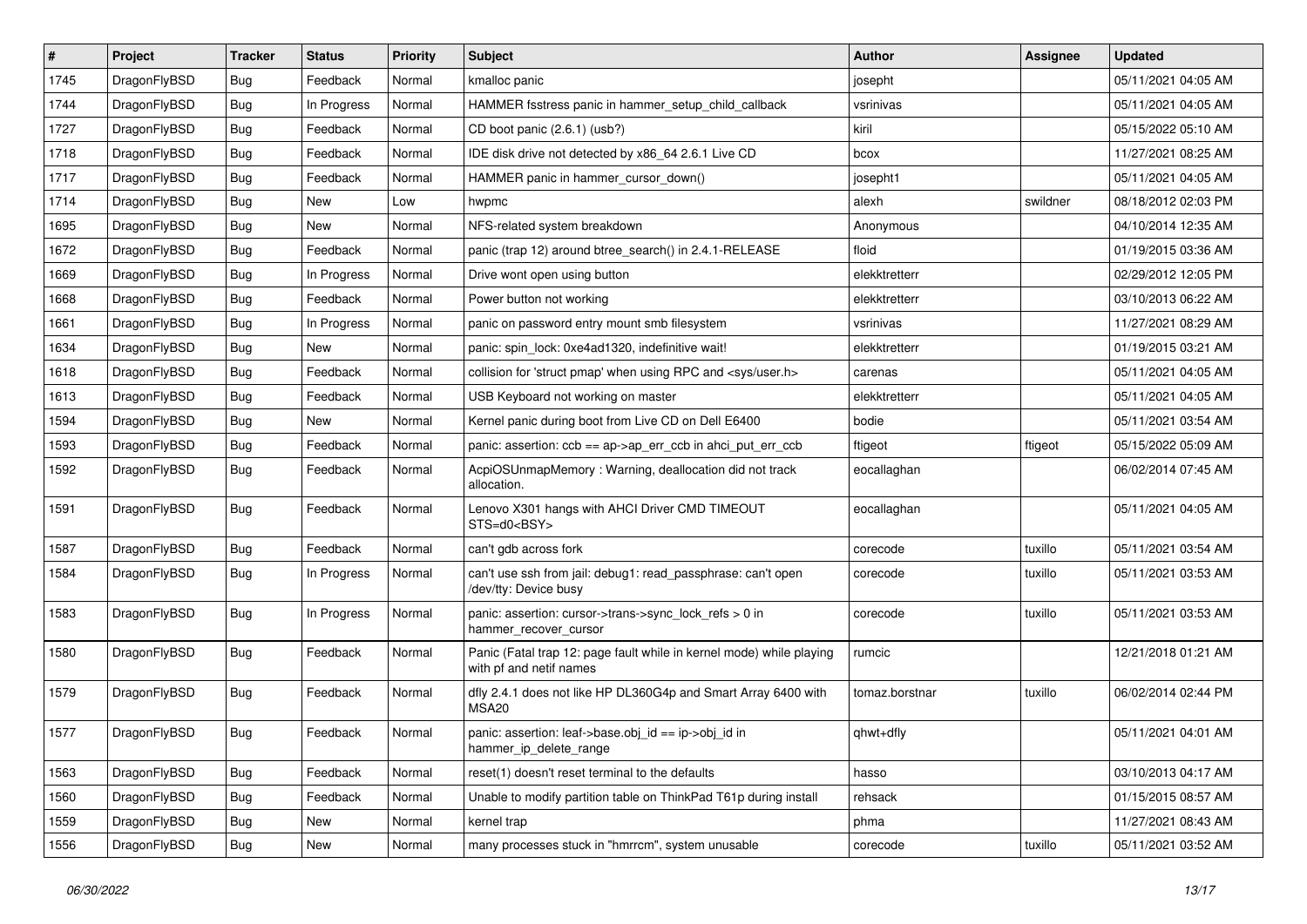| #    | Project      | <b>Tracker</b> | <b>Status</b> | <b>Priority</b> | Subject                                                                                                                                                   | <b>Author</b> | Assignee | <b>Updated</b>      |
|------|--------------|----------------|---------------|-----------------|-----------------------------------------------------------------------------------------------------------------------------------------------------------|---------------|----------|---------------------|
| 1547 | DragonFlyBSD | Bug            | In Progress   | Normal          | disklabel64 automatic sizing                                                                                                                              | corecode      | tuxillo  | 05/11/2021 03:52 AM |
| 1538 | DragonFlyBSD | Bug            | New           | Low             | mountroot should probe file systems                                                                                                                       | corecode      | alexh    | 11/24/2010 06:35 PM |
| 1532 | DragonFlyBSD | Bug            | New           | Low             | jemalloc doesn't work on DragonFly                                                                                                                        | hasso         | sjg      | 08/02/2011 01:14 AM |
| 1528 | DragonFlyBSD | Bug            | In Progress   | Normal          | ktrace does not show proper return values for pipe(2)                                                                                                     | corecode      | tuxillo  | 05/11/2021 03:52 AM |
| 1525 | DragonFlyBSD | Bug            | New           | Normal          | boehm-gc problems                                                                                                                                         | hasso         |          | 10/13/2012 07:13 PM |
| 1521 | DragonFlyBSD | Bug            | Feedback      | Normal          | amd64 2.4 livecd won't mount root at boot                                                                                                                 | bolapara      |          | 01/28/2018 03:45 AM |
| 1502 | DragonFlyBSD | Bug            | In Progress   | Normal          | Lock while deleting files from nohistory HAMMER directories                                                                                               | hasso         |          | 03/10/2013 04:28 AM |
| 1489 | DragonFlyBSD | Bug            | Feedback      | Normal          | panic: ufs dirbad: bad dir                                                                                                                                | rumcic        |          | 03/10/2013 04:34 AM |
| 1486 | DragonFlyBSD | Bug            | Feedback      | Normal          | Interrupt storm related to SATA DVD device                                                                                                                | hasso         |          | 05/11/2021 04:01 AM |
| 1481 | DragonFlyBSD | Bug            | Feedback      | Normal          | panic: assertion: kva_p(buf) in soopt_from_kbuf (after ipfw pipe<br>show, 2.2.1-R)                                                                        | combiner      |          | 05/11/2021 04:01 AM |
| 1475 | DragonFlyBSD | Bug            | In Progress   | Normal          | kernel blocks with low memory and syscons setting a high res mode<br>/ scrollback                                                                         | corecode      | tuxillo  | 05/11/2021 03:52 AM |
| 1474 | DragonFlyBSD | Bug            | New           | Normal          | ithread 1 unexpectedly rescheduled                                                                                                                        | corecode      | tuxillo  | 05/11/2021 03:52 AM |
| 1469 | DragonFlyBSD | Bug            | In Progress   | Normal          | Hammer history security concern                                                                                                                           | corecode      | tuxillo  | 05/11/2021 03:52 AM |
| 1463 | DragonFlyBSD | Bug            | New           | Normal          | Mountroot before drives are initialized                                                                                                                   | elekktretterr |          | 12/07/2010 01:30 PM |
| 1456 | DragonFlyBSD | Bug            | Feedback      | Normal          | Microsoft wireless desktop problems                                                                                                                       | elekktretterr |          | 01/15/2015 08:34 AM |
| 1454 | DragonFlyBSD | Bug            | Feedback      | Normal          | Unable to boot from external USB DVD drive                                                                                                                | elekktretterr |          | 05/11/2021 04:01 AM |
| 1448 | DragonFlyBSD | Bug            | Feedback      | Normal          | panic: assertion: _tp->tt_msg->tt_cpuid == mycpuid in<br>tcp_callout_active tcp_output tcp_usr_send netmsg_pru_send<br>netmsg_service tcpmsg_service_loop | dillon        |          | 05/11/2021 04:00 AM |
| 1442 | DragonFlyBSD | Bug            | New           | Normal          | blocking SIGSEGV and triggering a segment violation produces an<br>all CPU consuming process                                                              | corecode      | tuxillo  | 05/11/2021 03:52 AM |
| 1440 | DragonFlyBSD | Bug            | New           | Normal          | ptrace/gdb doesn't work after process blocks SIGTRAP                                                                                                      | corecode      | tuxillo  | 05/11/2021 03:52 AM |
| 1430 | DragonFlyBSD | Bug            | New           | Normal          | Buggy w(1)?                                                                                                                                               | hasso         | alexh    | 11/24/2010 08:09 AM |
| 1429 | DragonFlyBSD | Bug            | Feedback      | Normal          | vkernel bug - "mfree: m->m nextpkt != NULL"                                                                                                               | dillon        |          | 05/11/2021 04:00 AM |
| 1428 | DragonFlyBSD | Bug            | Feedback      | Low             | POSIX.1e implementation is too old                                                                                                                        | hasso         | tuxillo  | 05/11/2021 04:00 AM |
| 1411 | DragonFlyBSD | Bug            | Feedback      | Normal          | Burning doesn't work with ahci(4)                                                                                                                         | hasso         | dillon   | 05/11/2021 04:00 AM |
| 1397 | DragonFlyBSD | Bug            | Feedback      | Normal          | jobs -I output inconsistency when called from script                                                                                                      | Anonymous     | tuxillo  | 05/15/2022 05:07 AM |
| 1390 | DragonFlyBSD | <b>Bug</b>     | In Progress   | Normal          | Use id_t type for $\{ \text{get}, \text{set} \}$ priority $()$                                                                                            | Anonymous     | tuxillo  | 07/05/2019 02:18 AM |
| 1387 | DragonFlyBSD | <b>Bug</b>     | Feedback      | Normal          | zero-size malloc and ps: kvm_getprocs: Bad address                                                                                                        | qhwt+dfly     |          | 05/11/2021 04:00 AM |
| 1368 | DragonFlyBSD | <b>Bug</b>     | In Progress   | Normal          | suspend signal race?                                                                                                                                      | qhwt+dfly     |          | 05/11/2021 03:51 AM |
| 1336 | DragonFlyBSD | <b>Bug</b>     | In Progress   | Normal          | Still looking for reports of missed directory entries w/ HAMMER                                                                                           | dillon        |          | 05/11/2021 04:00 AM |
| 1332 | DragonFlyBSD | <b>Bug</b>     | Feedback      | Normal          | DFBSD 2.2 - Booting usbcdrom/usbsticks on thinkpad hangs on<br>"BTX Halted"                                                                               | tuxillo       |          | 05/11/2021 04:00 AM |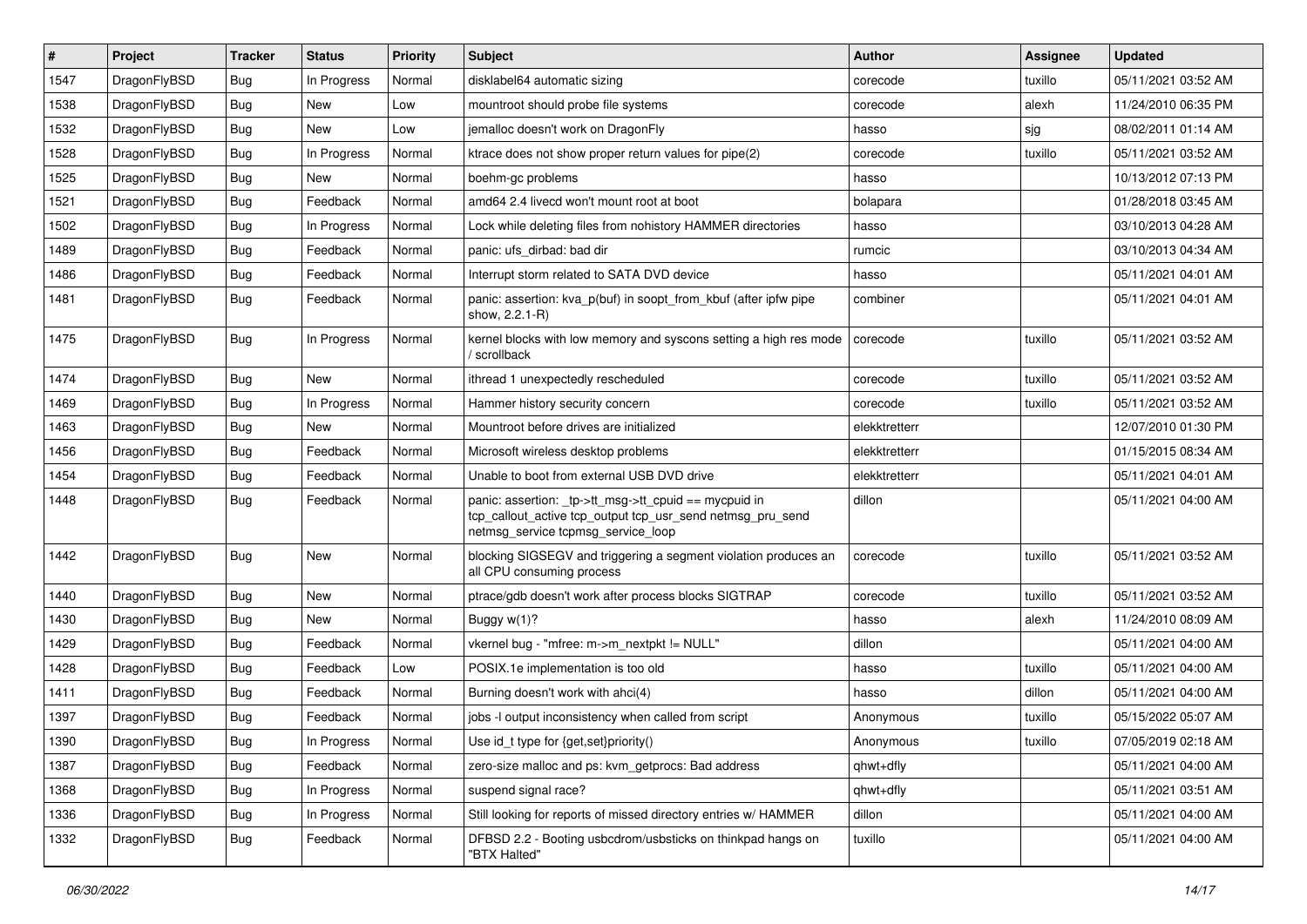| $\sharp$ | Project      | <b>Tracker</b> | <b>Status</b> | <b>Priority</b> | Subject                                                                         | <b>Author</b>      | Assignee | <b>Updated</b>      |
|----------|--------------|----------------|---------------|-----------------|---------------------------------------------------------------------------------|--------------------|----------|---------------------|
| 1330     | DragonFlyBSD | Bug            | Feedback      | Normal          | Hammer, usb disk, SYNCHRONIZE CACHE failure                                     | josepht            |          | 06/02/2014 04:56 AM |
| 1313     | DragonFlyBSD | <b>Bug</b>     | New           | Low             | Signal code in kernel needs major overhaul (signal queues,<br>si code, si addr) | hasso              |          | 05/11/2021 04:00 AM |
| 1307     | DragonFlyBSD | <b>Bug</b>     | In Progress   | Normal          | hammer tid -2 shows unexpected result                                           | corecode           |          | 10/18/2016 05:29 PM |
| 1302     | DragonFlyBSD | Bug            | In Progress   | Normal          | Checkpoint regression?                                                          | sjg                | sjg      | 07/10/2013 05:22 PM |
| 1293     | DragonFlyBSD | <b>Bug</b>     | New           | Normal          | 2.2.1-REL Installer Request                                                     | mk                 | tuxillo  | 05/11/2021 04:00 AM |
| 1287     | DragonFlyBSD | Bug            | Feedback      | Normal          | altg configuration doesn't work                                                 | corecode           | tuxillo  | 05/11/2021 03:51 AM |
| 1282     | DragonFlyBSD | <b>Bug</b>     | Feedback      | Normal          | panic (trap 12) when booting SMP kernel on Atom 330 (dual core)                 | tomaz.borstnar     |          | 05/11/2021 04:00 AM |
| 1250     | DragonFlyBSD | Bug            | Feedback      | Normal          | Panic upon plugging an USB flash drive into the machine                         | rumcic             |          | 03/10/2013 05:17 AM |
| 1249     | DragonFlyBSD | <b>Bug</b>     | Feedback      | Normal          | panic: ffs vfree: freeing free inode                                            | rumcic             |          | 03/10/2013 05:13 AM |
| 1246     | DragonFlyBSD | <b>Bug</b>     | New           | Normal          | bad resolution (monitor desync) with livedvd                                    | Przem0l            |          | 02/18/2014 06:29 AM |
| 1218     | DragonFlyBSD | Bug            | In Progress   | Normal          | panic: assertion: error == 0 in hammer_start_transaction                        | rumcic             |          | 05/11/2021 04:00 AM |
| 1198     | DragonFlyBSD | <b>Bug</b>     | New           | High            | DDB loops panic in db_read_bytes                                                | corecode           | tuxillo  | 05/11/2021 03:51 AM |
| 1194     | DragonFlyBSD | Bug            | <b>New</b>    | Normal          | SCSI errors while trying to copy photos from my camera                          | elekktretterr      |          | 01/14/2015 04:39 PM |
| 1193     | DragonFlyBSD | Bug            | New           | Normal          | kernel doesn't recognize cdrom drive                                            | nonsolosoft        |          | 01/25/2014 09:11 PM |
| 1185     | DragonFlyBSD | <b>Bug</b>     | <b>New</b>    | High            | need a tool to merge changes into /etc                                          | wa1ter             |          | 02/18/2014 06:02 AM |
| 1181     | DragonFlyBSD | <b>Bug</b>     | In Progress   | Normal          | ACX111 panic                                                                    | elekktretterr      |          | 05/11/2021 04:00 AM |
| 1148     | DragonFlyBSD | Bug            | In Progress   | Low             | BCM4311 wireless network adapter detected but not functional                    | archimedes.gaviola |          | 05/11/2021 04:00 AM |
| 1144     | DragonFlyBSD | <b>Bug</b>     | Feedback      | Normal          | Incorrect clock under KVM                                                       | msylvan            |          | 03/09/2013 01:17 PM |
| 1127     | DragonFlyBSD | <b>Bug</b>     | Feedback      | Low             | cdrom drive not detected                                                        | tgr                | corecode | 01/15/2015 08:55 AM |
| 1101     | DragonFlyBSD | <b>Bug</b>     | Feedback      | Normal          | ohci related panic                                                              | polachok           |          | 05/11/2021 04:00 AM |
| 1030     | DragonFlyBSD | <b>Bug</b>     | In Progress   | Normal          | msdosfs umount panic                                                            | corecode           | tuxillo  | 05/11/2021 03:51 AM |
| 998      | DragonFlyBSD | Bug            | In Progress   | Normal          | Unconfiguring a vn while it is mounted                                          | rumcic             | tuxillo  | 05/11/2021 04:00 AM |
| 989      | DragonFlyBSD | <b>Bug</b>     | New           | Normal          | installer/fdisk trouble with wrapped values                                     | Discodestroyer     |          | 02/18/2014 06:27 AM |
| 979      | DragonFlyBSD | Bug            | Feedback      | Normal          | Failure-prone USB mass storage (SB600? msdosfs? CAM?)                           | floid              |          | 01/15/2015 08:38 AM |
| 911      | DragonFlyBSD | <b>Bug</b>     | Feedback      | Normal          | kidload/kernel linker can exceed malloc reserve and panic system                | corecode           | tuxillo  | 05/11/2021 03:51 AM |
| 901      | DragonFlyBSD | Bug            | Feedback      | Normal          | route show needs to get data from all cpus                                      | corecode           | tuxillo  | 05/11/2021 03:50 AM |
| 884      | DragonFlyBSD | <b>Bug</b>     | In Progress   | High            | Performance/memory problems under filesystem IO load                            | hasso              |          | 05/11/2021 03:50 AM |
| 847      | DragonFlyBSD | <b>Bug</b>     | Feedback      | Normal          | processes getting stuck on mount point                                          | corecode           | tuxillo  | 05/11/2021 03:50 AM |
| 846      | DragonFlyBSD | <b>Bug</b>     | Feedback      | Normal          | USB bugs:usb mouse can't used!                                                  | frankning          |          | 01/15/2015 08:36 AM |
| 806      | DragonFlyBSD | <b>Bug</b>     | Feedback      | Normal          | boot error on MacBook                                                           | tralamazza         |          | 06/04/2022 05:28 AM |
| 781      | DragonFlyBSD | Bug            | In Progress   | Normal          | fdisk uses wrong geometry on usb flash drives                                   | corecode           | tuxillo  | 05/11/2021 03:50 AM |
| 742      | DragonFlyBSD | <b>Bug</b>     | In Progress   | Normal          | umount problems with multiple mounts                                            | corecode           | tuxillo  | 06/25/2022 04:02 AM |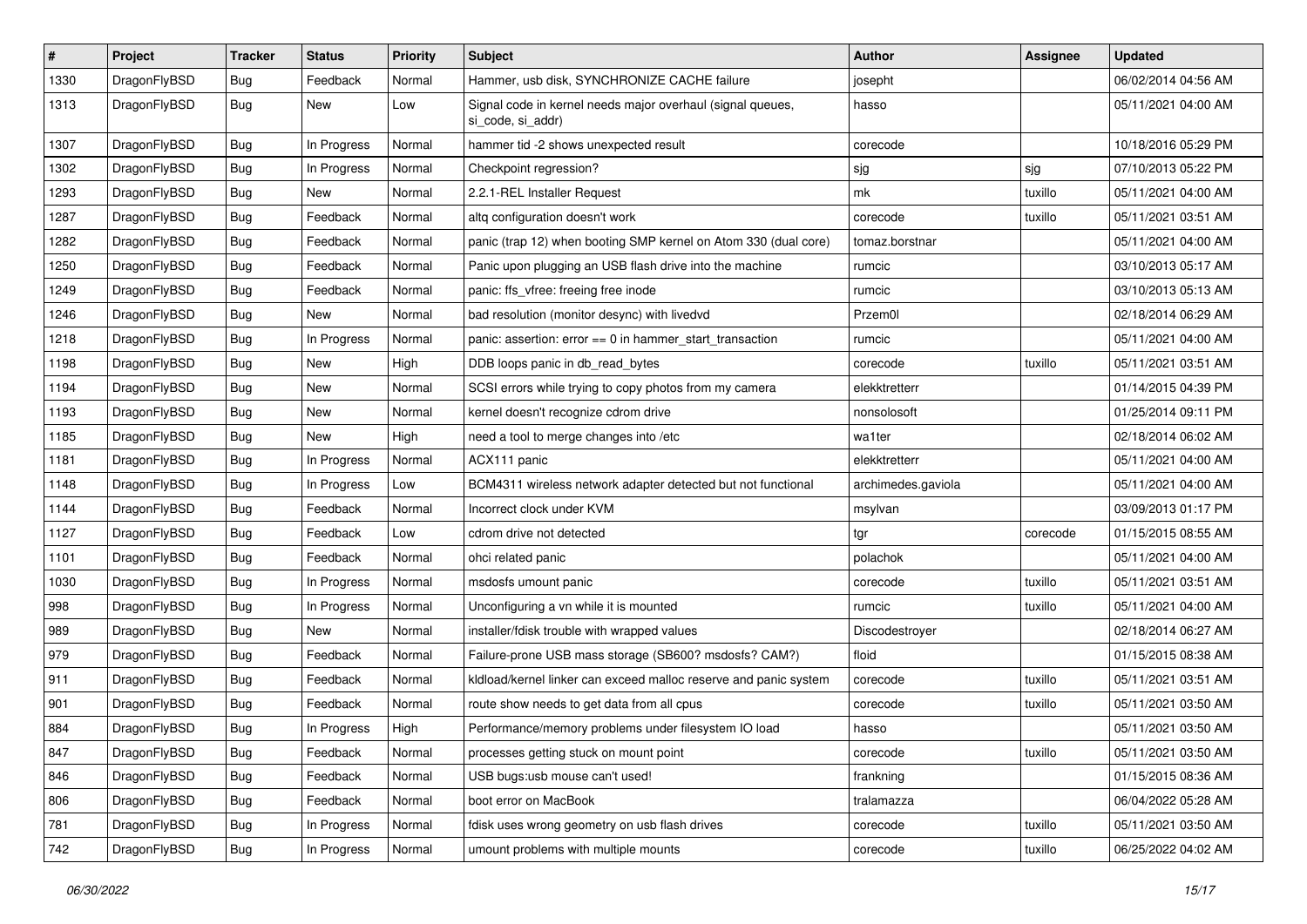| $\pmb{\#}$ | Project      | <b>Tracker</b> | <b>Status</b> | <b>Priority</b> | Subject                                                                                 | <b>Author</b>     | Assignee  | <b>Updated</b>      |
|------------|--------------|----------------|---------------|-----------------|-----------------------------------------------------------------------------------------|-------------------|-----------|---------------------|
| 731        | DragonFlyBSD | Bug            | <b>New</b>    | Normal          | system freeze on "slice too large"                                                      | corecode          | tuxillo   | 06/25/2022 04:01 AM |
| 725        | DragonFlyBSD | Bug            | In Progress   | Low             | 'make distribution' fails w/'ro' /usr/obj                                               | c.turner          |           | 03/09/2013 01:01 PM |
| 679        | DragonFlyBSD | Bug            | <b>New</b>    | Low             | Netgraph backward compatibility for old *LEN constants                                  | nant              | nant      | 02/18/2014 05:45 AM |
| 604        | DragonFlyBSD | <b>Bug</b>     | In Progress   | Normal          | 1.8.1-RELEASE - clock runs fast on mainboard ASUS P5A-B                                 | yeti              |           | 05/11/2021 03:55 AM |
| 600        | DragonFlyBSD | Bug            | New           | Low             | /sys/libkern/karc4random                                                                | robin carey5      | profmakx  | 01/19/2015 03:07 AM |
| 599        | DragonFlyBSD | Bug            | New           | Urgent          | 1.9.0 reproducable panic                                                                | pavalos           |           | 12/22/2010 01:08 AM |
| 570        | DragonFlyBSD | Bug            | Feedback      | Normal          | 1.8.x: ACPI problems                                                                    | qhwt+dfly         |           | 06/02/2014 03:45 AM |
| 385        | DragonFlyBSD | Bug            | Feedback      | Low             | Mail archive address removal                                                            | justin            | justin    | 03/09/2013 11:24 AM |
| 341        | DragonFlyBSD | <b>Bug</b>     | New           | Normal          | Vinum erroneously repors devices as busy                                                | corecode          | swildner  | 01/21/2012 04:50 AM |
| 331        | DragonFlyBSD | Bug            | In Progress   | Normal          | ftpsesame (aka Bridging S01E03)                                                         | bastyaelvtars     |           | 03/09/2013 12:28 PM |
| 293        | DragonFlyBSD | Bug            | Feedback      | Low             | Various updates to the handbook                                                         | victor            | victor    | 03/10/2013 04:46 AM |
| 285        | DragonFlyBSD | Bug            | Feedback      | Low             | interrupt latency with re without ip address configured                                 | thomas.nikolajsen |           | 02/20/2014 10:30 AM |
| 243        | DragonFlyBSD | Bug            | Feedback      | Normal          | weird behavior in the shell                                                             | swildner          |           | 05/31/2022 02:51 PM |
| 168        | DragonFlyBSD | Bug            | In Progress   | Normal          | Livelocked limit engaged while trying to setup IPW wireless                             | mschacht          | sepherosa | 05/11/2021 04:05 AM |
| 3312       | DragonFlyBSD | Submit         | <b>New</b>    | Normal          | hammer2: redundant chain modify after chain creation                                    | tkusumi           |           | 05/15/2022 01:35 PM |
| 3276       | DragonFlyBSD | Submit         | <b>New</b>    | Normal          | Add option controlling whether gpt expand expands the last partition<br>(needs testing) | falsifian         |           | 07/10/2021 03:35 AM |
| 3227       | DragonFlyBSD | Submit         | New           | Normal          | Add HAMMER2 instructions in the installation medium README                              | daftaupe          |           | 03/26/2020 03:34 PM |
| 3206       | DragonFlyBSD | Submit         | <b>New</b>    | Normal          | update psm/kbd to FreeBSD 12.0 code                                                     | htse              |           | 10/05/2019 03:49 PM |
| 3201       | DragonFlyBSD | Submit         | <b>New</b>    | Normal          | Fixes make search display                                                               | htse              |           | 08/20/2021 04:02 PM |
| 3160       | DragonFlyBSD | Submit         | In Progress   | Normal          | State the implementation difference in pkill/pgrep manual                               | sevan             | tuxillo   | 06/03/2022 05:15 PM |
| 3154       | DragonFlyBSD | Submit         | <b>New</b>    | Normal          | Update serial handling in bootloader                                                    | ddegroot          | dillon    | 11/06/2018 11:21 PM |
| 3147       | DragonFlyBSD | Submit         | <b>New</b>    | Normal          | Enable headless installation                                                            | ddegroot          |           | 10/09/2018 01:25 PM |
| 3145       | DragonFlyBSD | Submit         | In Progress   | Normal          | Update libelf to FreeBSD 12 current and build as base library usable<br>by ports        | davshao           | tuxillo   | 08/20/2021 03:58 PM |
| 3142       | DragonFlyBSD | Submit         | New           | Normal          | lib/libdmsg: Unbreak using new API EVP_CIPHER_CTX_new()                                 | tkusumi           |           | 07/08/2018 04:18 AM |
| 3135       | DragonFlyBSD | Submit         | New           | Normal          | Add EVFILT_RECV and EVFILT_SEND                                                         | tautolog          |           | 05/25/2018 09:59 PM |
| 3041       | DragonFlyBSD | Submit         | <b>New</b>    | Normal          | firmware: Remove embedding of multiple images in one module.                            | Anonymous         |           | 12/25/2020 02:15 AM |
| 3031       | DragonFlyBSD | Submit         | In Progress   | Normal          | Update drm/radeon to Linux 4.7.10 as much as possible                                   | davshao           | ftigeot   | 08/19/2021 12:33 PM |
| 2933       | DragonFlyBSD | Submit         | New           | Normal          | Remove unix domain socket support from cat(1)                                           | sevan             |           | 08/01/2016 08:10 PM |
| 2921       | DragonFlyBSD | Submit         | New           | Normal          | Allow moused to accept userland mouse events                                            | tautolog          |           | 05/11/2021 04:08 AM |
| 2790       | DragonFlyBSD | Submit         | New           | Low             | filedesc softrefs increment code factoring                                              | dclink            |           | 02/21/2015 04:00 AM |
| 2721       | DragonFlyBSD | Submit         | Feedback      | Low             | Some few zalloc calls to objcache ones replacements                                     | dclink            | tuxillo   | 05/11/2021 04:08 AM |
| 2717       | DragonFlyBSD | Submit         | Feedback      | Normal          | Out of range numeric handling                                                           | dclink            | tuxillo   | 05/11/2021 04:08 AM |